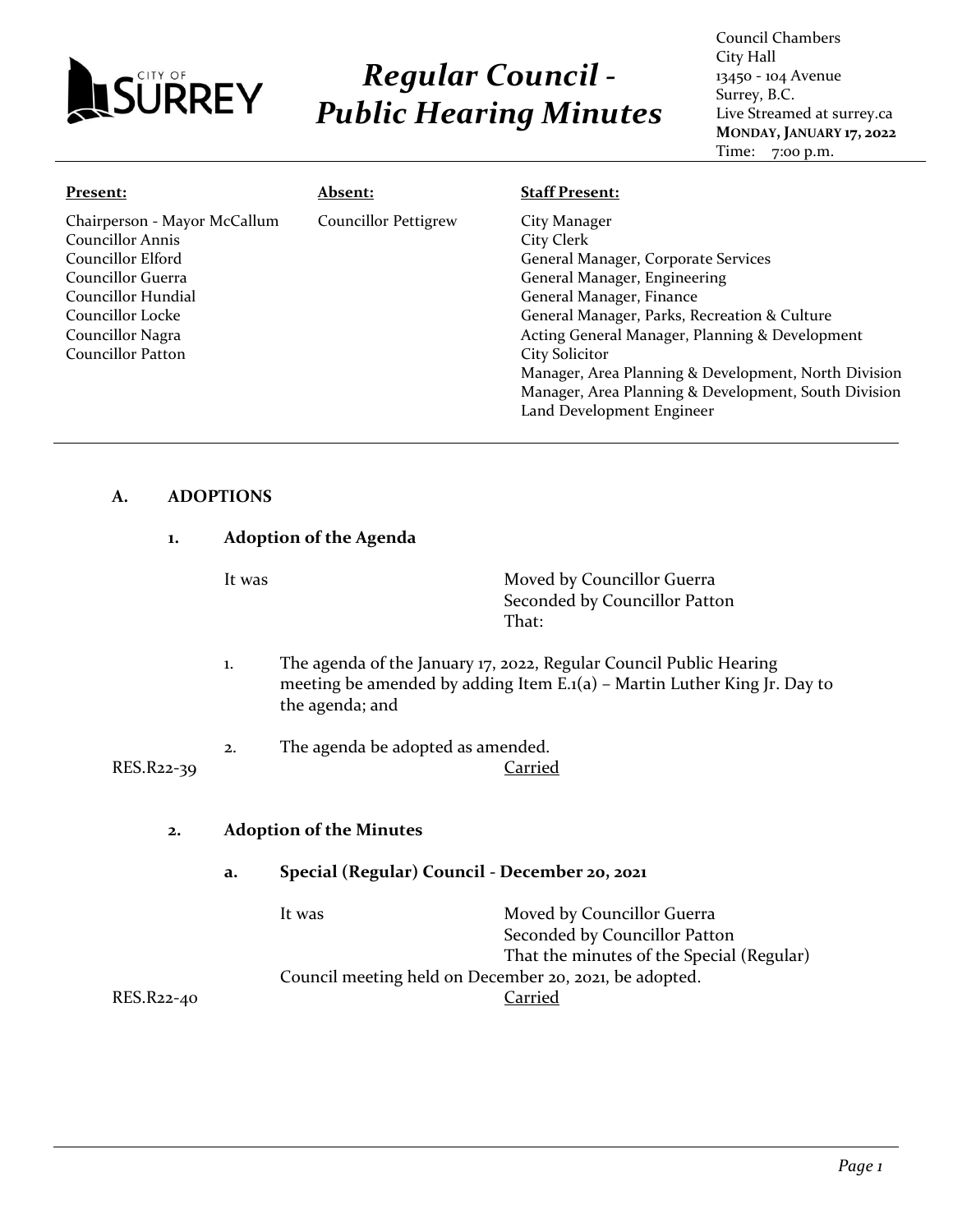|            | b. | Council-in-Committee - December 20, 2021               |                                                                                                          |
|------------|----|--------------------------------------------------------|----------------------------------------------------------------------------------------------------------|
|            |    | It was                                                 | Moved by Councillor Guerra<br>Seconded by Councillor Patton<br>That the minutes of the                   |
| RES.R22-41 |    |                                                        | Council-in-Committee meeting held on December 20, 2021, be received.<br><b>Carried</b>                   |
|            | c. | Regular Council - Land Use - December 20, 2021         |                                                                                                          |
|            |    | It was                                                 | Moved by Councillor Guerra<br>Seconded by Councillor Patton<br>That the minutes of the Regular Council - |
| RES.R22-42 |    |                                                        | Land Use meeting held on December 20, 2021, be adopted.<br><b>Carried</b>                                |
|            | d. | Regular Council - Public Hearing - December 20, 2021   |                                                                                                          |
|            |    | It was                                                 | Moved by Councillor Guerra<br>Seconded by Councillor Patton<br>That the minutes of the Regular Council - |
| RES.R22-43 |    |                                                        | Public Hearing meeting held on December 20, 2021, be adopted.<br><b>Carried</b>                          |
|            | e. | Special (Regular) Council - December 22, 2021          |                                                                                                          |
|            |    | It was                                                 | Moved by Councillor Guerra<br>Seconded by Councillor Patton<br>That the minutes of the Special (Regular) |
| RES.R22-44 |    | Council meeting held on December 22, 2021, be adopted. | <b>Carried</b>                                                                                           |
|            | f. | Special (Regular) Council - December 24, 2021          |                                                                                                          |
|            |    | It was                                                 | Moved by Councillor Guerra<br>Seconded by Councillor Patton<br>That the minutes of the Special (Regular) |
| RES.R22-45 |    | Council meeting held on December 24, 2021, be adopted. | Carried                                                                                                  |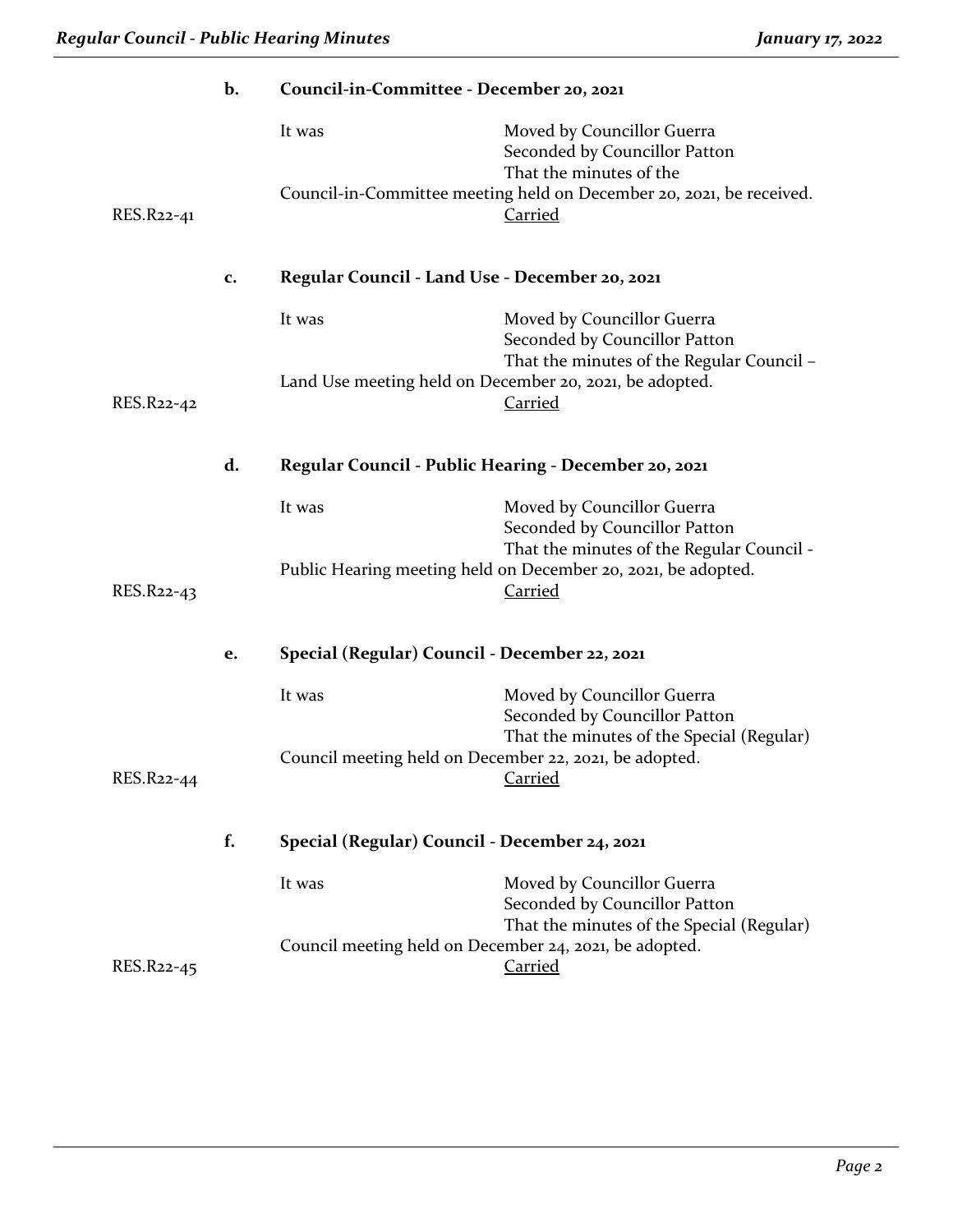#### **B. DELEGATIONS - PRESENTATION**

## **1. Surrey Good Citizen 2021**

File: 0290-05

Council presented the Surrey Good Citizen 2021 Award to John Block.

#### **B. DELEGATIONS - PUBLIC HEARING**

**1. "Surrey Zoning Bylaw, 1993, No. 12000, Amendment Bylaw, 2021, No. 20530" Application No. 7921-0240-00**

| <b>CIVIC ADDRESS:</b> | 19045 - 60B Avenue                                                                                                                                                                                       |
|-----------------------|----------------------------------------------------------------------------------------------------------------------------------------------------------------------------------------------------------|
| <b>APPLICANT:</b>     | Owner: H. Warich, R. Warich, J. Bassi, S. Gill<br>Agent: Gursimer Design & Management Inc. (Nirvair Singh)                                                                                               |
| PURPOSE:              | The applicant is requesting to rezone the site from One-Acre<br>Residential Zone to Single Family Residential Zone in order<br>to subdivide the subject site into two single-family<br>residential lots. |
|                       | The proposal also includes a Development Variance Permit<br>to reduce the minimum lot width from 15 metres to<br>14.4 metres for proposed Lots 1 and 2.                                                  |

The Notice of the Public Hearing was read by the City Clerk.

There were no persons present to speak to the proposed Bylaw.

Written submissions were received as follows:

- Submission dated January 9, 2022, J. Indadioff expressing concerns for the proposal.
- Email dated January 13, 2022, R. Landale expressing opposition for the proposal citing trees, density, and steep slope.

#### **2. "Surrey Zoning Bylaw, 1993, No. 12000, Amendment Bylaw, 2021, No. 20540" Application No. 7921-0055-00**

| <b>CIVIC ADDRESS:</b> | 12042 - 100A Avenue                                                                                                                                                                                            |
|-----------------------|----------------------------------------------------------------------------------------------------------------------------------------------------------------------------------------------------------------|
| APPLICANT:            | Owner: R. Ghuman, H. Singh<br>Agent: Westride Engineering & Consulting Ltd. (Dave Kajal)                                                                                                                       |
| PURPOSE:              | The applicant is requesting to rezone the site from Single<br>Family Residential Zone to Single Family Residential (13)<br>Zone in order to allow subdivision of the site into 3 single-<br>family small lots. |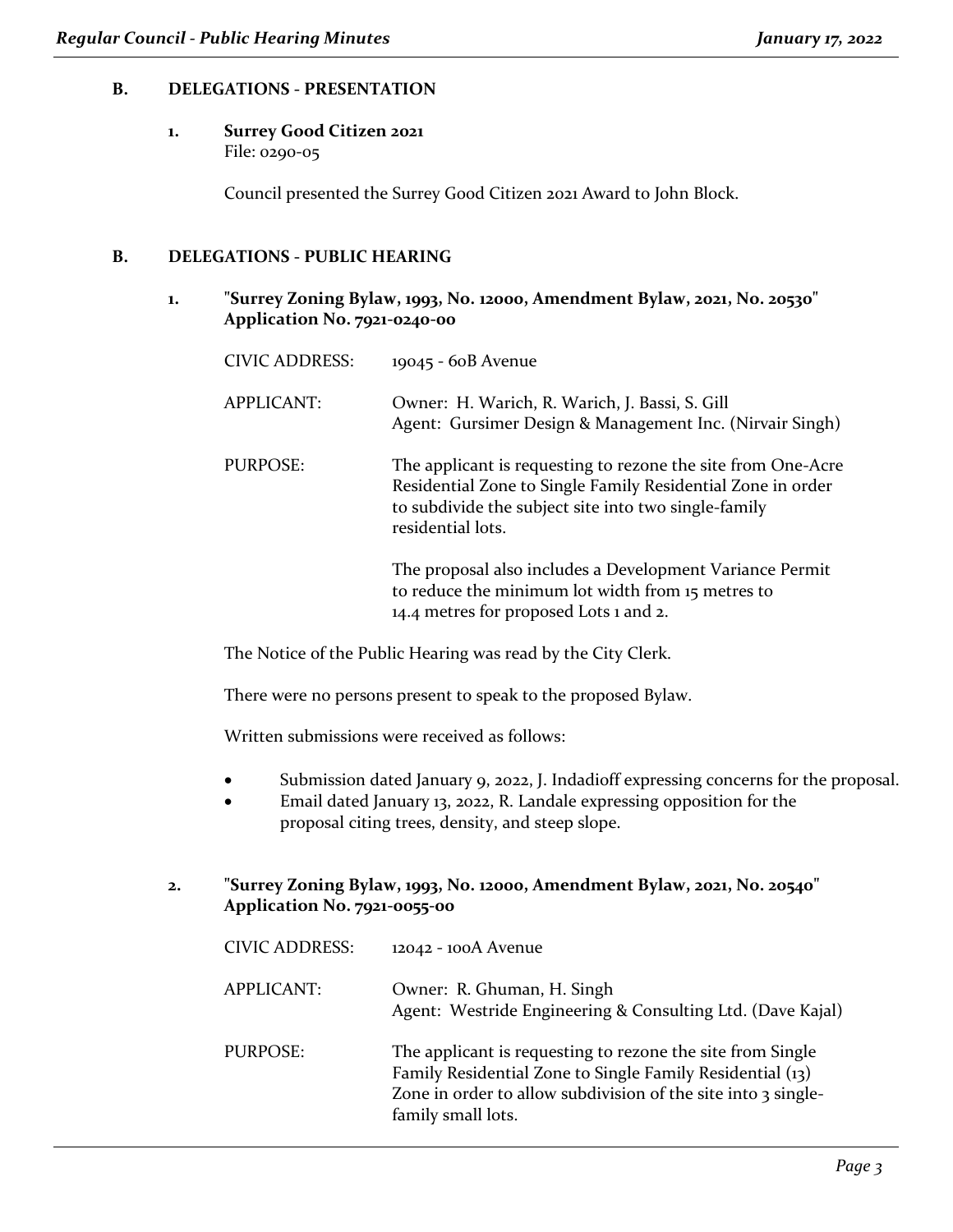The proposal also includes a Development Variance Permit to vary the basement access and basement well requirements to permit basement access and basement well between the principal building and the front (north) lot line for proposed Lots  $1$  to  $3$ .

The Notice of the Public Hearing was read by the City Clerk.

There were no persons present to speak to the proposed Bylaw.

Written submissions were received as follows:

- Email dated January 13, 2022, R. Landale expressing opposition for the proposal citing density, trees, and steep slope.
- **3. "Surrey Official Community Plan Bylaw, 2013, No. 18020, Amendment Bylaw, 2021, No. 20536"**

```
"Surrey Comprehensive Development Zone 38 (CD 38), Bylaw, 2021, No. 20537"
Application No. 7921-0006-00
```

| CIVIC ADDRESS:    | 10294 and 10302 City Parkway                                                                                                                                                                                                                                                                                                                                                                                                                                                                                                                           |
|-------------------|--------------------------------------------------------------------------------------------------------------------------------------------------------------------------------------------------------------------------------------------------------------------------------------------------------------------------------------------------------------------------------------------------------------------------------------------------------------------------------------------------------------------------------------------------------|
| <b>APPLICANT:</b> | Owner: Owners of Strata Plan NWS1981, 1187966 B.C. Ltd.<br>(Director Information: Dong Di Li, Austin Yue Ming Zhang)<br>Agent: Architect AIBC AAA (Nadia Said)                                                                                                                                                                                                                                                                                                                                                                                         |
| PURPOSE:          | The applicant is requesting an amendment to the Official<br>Community Plan, Table 7a: Land Use Designation Exceptions<br>by adding a site specific permission to allow for a density of<br>up to 11.2 FAR within the Central Business District. The<br>proposal also includes rezoning of the subject site from<br>Community Commercial Zone to Comprehensive<br>Development Zone in order to permit the development of<br>50-storey mixed-use tower, including an 8-storey<br>commercial/office podium, and 429 market residential<br>dwelling units. |

The Notice of the Public Hearing was read by the City Clerk.

There were no persons present to speak to the proposed Bylaw.

Written submissions were received as follows:

• Email dated January 13, 2022, R. Landale expressing opposition for the proposal citing trees and traffic.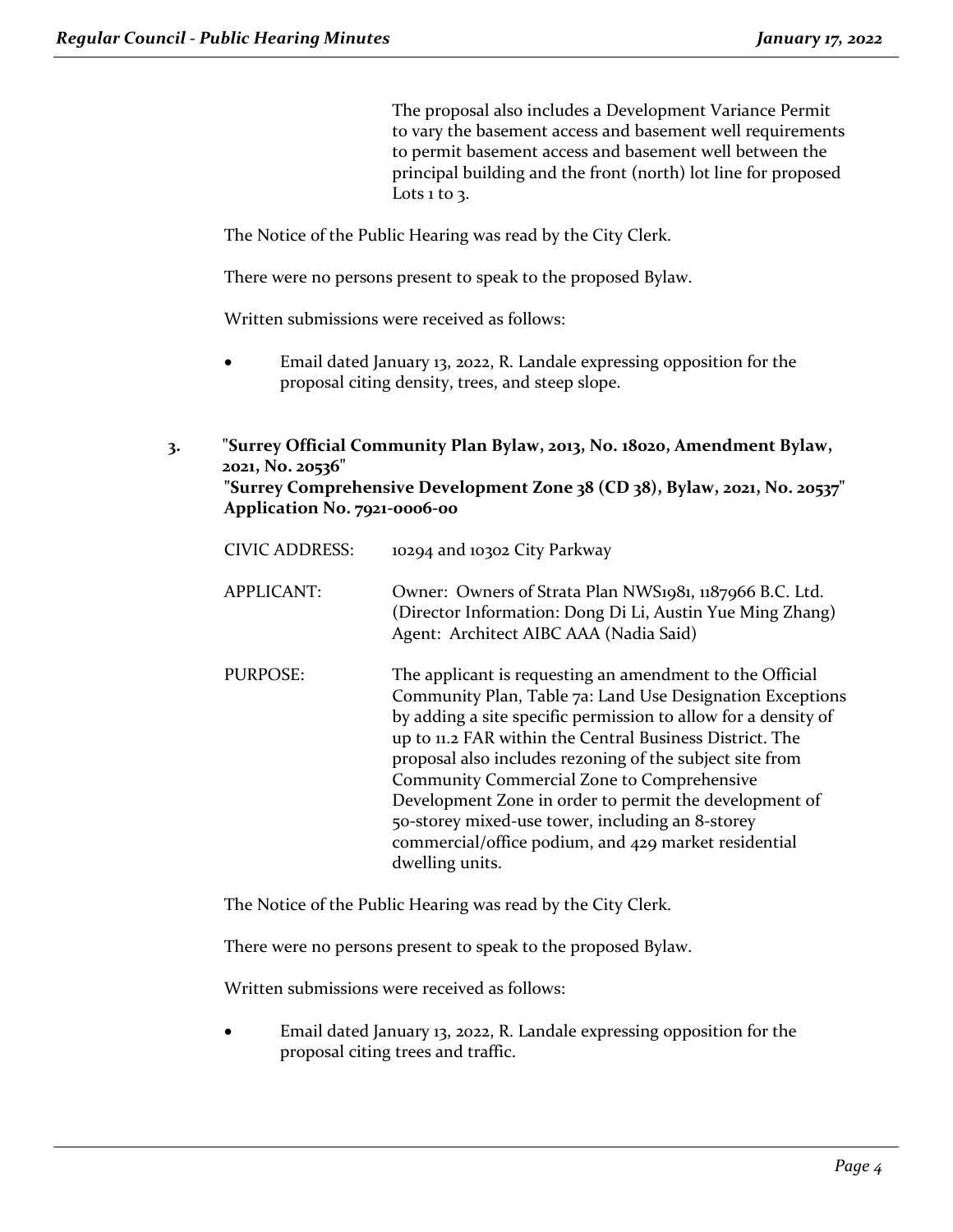| 4. | "Surrey Official Community Plan Bylaw, 2013, No. 18020, Amendment Bylaw,<br>2021, No. 20415"<br>"Surrey Zoning Bylaw, 1993, No. 12000, Amendment Bylaw, 2021, No. 20416"<br>Application No. 7920-0244-00, 7920-0244-01 |                                                                                                                                                                                                                                                                                                                                               |
|----|------------------------------------------------------------------------------------------------------------------------------------------------------------------------------------------------------------------------|-----------------------------------------------------------------------------------------------------------------------------------------------------------------------------------------------------------------------------------------------------------------------------------------------------------------------------------------------|
|    | <b>CIVIC ADDRESS:</b>                                                                                                                                                                                                  | 9525 King George Boulevard                                                                                                                                                                                                                                                                                                                    |
|    | <b>APPLICANT:</b>                                                                                                                                                                                                      | Owner: Weststone One King George Developments Ltd.,<br>Weststone Two King George Developments Ltd.,<br>Weststone Three King George Developments Ltd.<br>Agent: Weststone Group (Kim Maust)                                                                                                                                                    |
|    | <b>PURPOSE:</b>                                                                                                                                                                                                        | The applicant is seeking to amend the Official Community Plan<br>to redesignate the subject site from Multiple Residential to<br>Central Business District and to include the site as 3.5 FAR. The<br>applicant is also seeking to rezone the site from Tourist<br>Accommodation Zone to Comprehensive Development Zone.                      |
|    |                                                                                                                                                                                                                        | The development was previously supported and includes the<br>development of 3 buildings in City Centre, including two<br>high-rise building towers and one mid-rise building tower.<br>An additional Public Hearing is scheduled to address the<br>changes to the proposal to reduce the parking space from 0.9<br>to 0.65 per dwelling unit. |

The Notice of the Public Hearing was read by the City Clerk.

B. Richie, Whalley: The delegation spoke in opposition to the proposal citing parking.

Agent on behalf of the Applicant: The Agent provided an overview of the proposal's parking and traffic study.

Written submissions were received as follows:

• Email dated January 13, 2022, R. Landale expressing opposition for the proposal citing parking, traffic, and trees.

**5. "Surrey Zoning Bylaw, 1993, No. 12000, Amendment Bylaw, 2021, No. 20546" Application No. 7918-0392-00**

| <b>CIVIC ADDRESS:</b> | 12788 King George Boulevard                                                                                                                                                                                                               |
|-----------------------|-------------------------------------------------------------------------------------------------------------------------------------------------------------------------------------------------------------------------------------------|
| <b>APPLICANT:</b>     | Owner: Beta Enterprises Ltd.<br>Agent: Lovick Scott Architects Ltd. (Andrea Scott)                                                                                                                                                        |
| PURPOSE:              | The applicant is requesting to rezone the site from Light<br>Impact Industrial 1 Zone and Highway Commercial Industrial<br>Zone to Highway Commercial Industrial Zone in order to<br>allow the development of a drive-through restaurant. |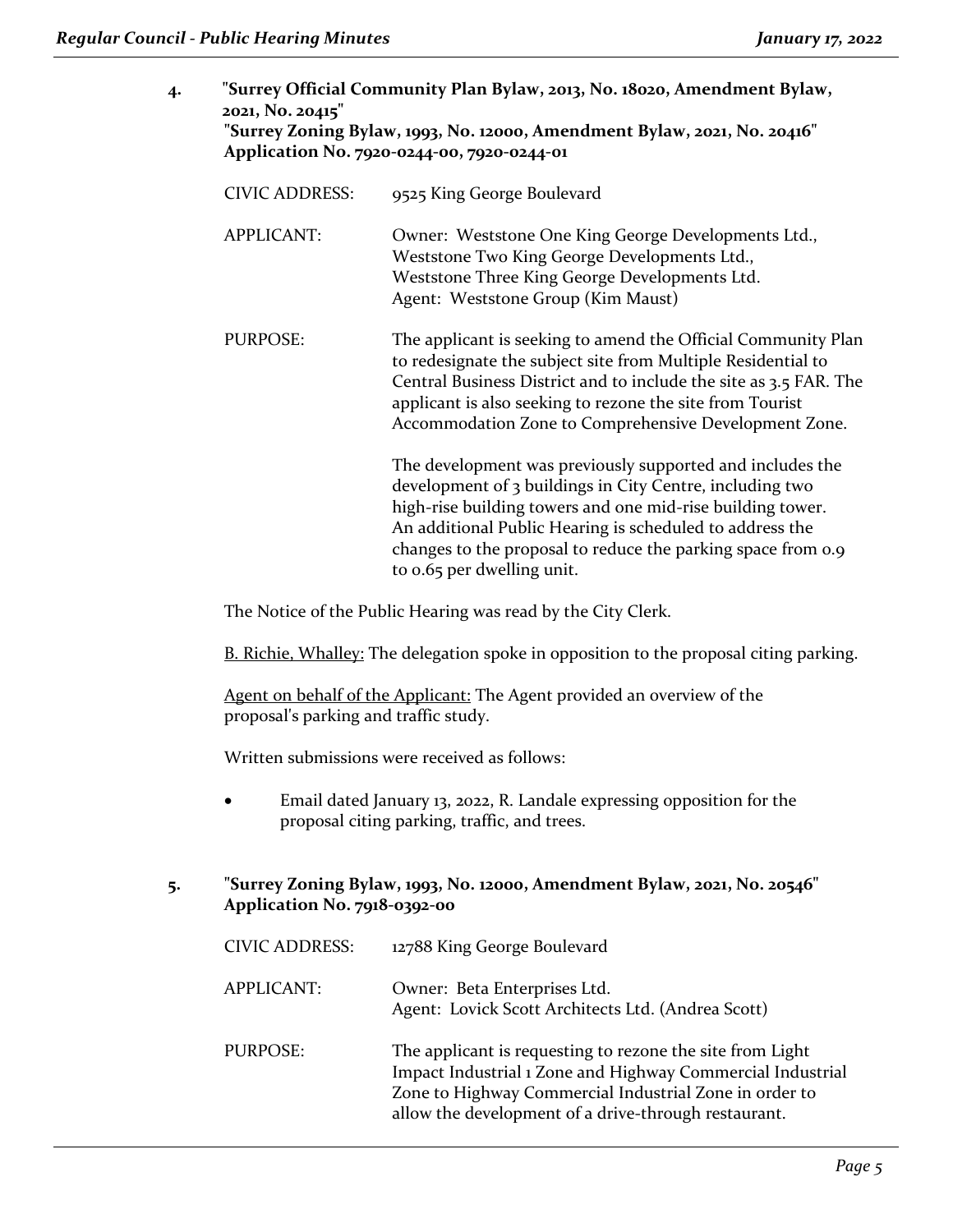The proposal also includes a Development Variance Permit to reduce the minimum required front yard (north) setback from 7.5 metres to 7.3 metres to the principal building face; to reduce the minimum flanking street side yard (east) building setback from 7.5 metres to 6.7 metres to allow for an architectural feature and from 7.5 metre to 7.3 metres to the principal building face.

The Notice of the Public Hearing was read by the City Clerk.

There were no persons present to speak to the proposed Bylaw.

Written submissions were received as follows:

- Email dated January 13, 2022, R. Landale expressing opposition for the proposal citing traffic.
- Letter dated January 17, 2022, A. Singh expressing concerns for the proposal citing excessive soil, drainage, and flooding.
- **6. "Surrey Zoning Bylaw, 1993, No. 12000, Amendment Bylaw, 2021, No. 20535" Application No. 7920-0241-00**

| <b>CIVIC ADDRESS:</b> | 6445 - 138 Street                                                                                                                                                                                                                                |
|-----------------------|--------------------------------------------------------------------------------------------------------------------------------------------------------------------------------------------------------------------------------------------------|
| <b>APPLICANT:</b>     | Owners: A. Brar, J. Brar, K. Brar<br>Agent: Hub Engineering Inc. (Mike Kompter)                                                                                                                                                                  |
| PURPOSE:              | The applicant is requesting to rezone the site from One-Acre<br>Residential Zone to Single Family Residential (13) Zone in<br>order to subdivide the subject site into two single-family<br>small lots.                                          |
|                       | The proposal also includes a Development Variance Permit<br>to reduce the minimum setback distance for a Class A<br>natural stream from 30 metres as measured from the<br>top-of-bank to a minimum of io metres as measured from<br>top-of-bank. |

The Notice of the Public Hearing was read by the City Clerk.

D. Jack, Surrey Environmental Partners: The delegation spoke to the removal of trees from the subject site, compensation and tree valuation.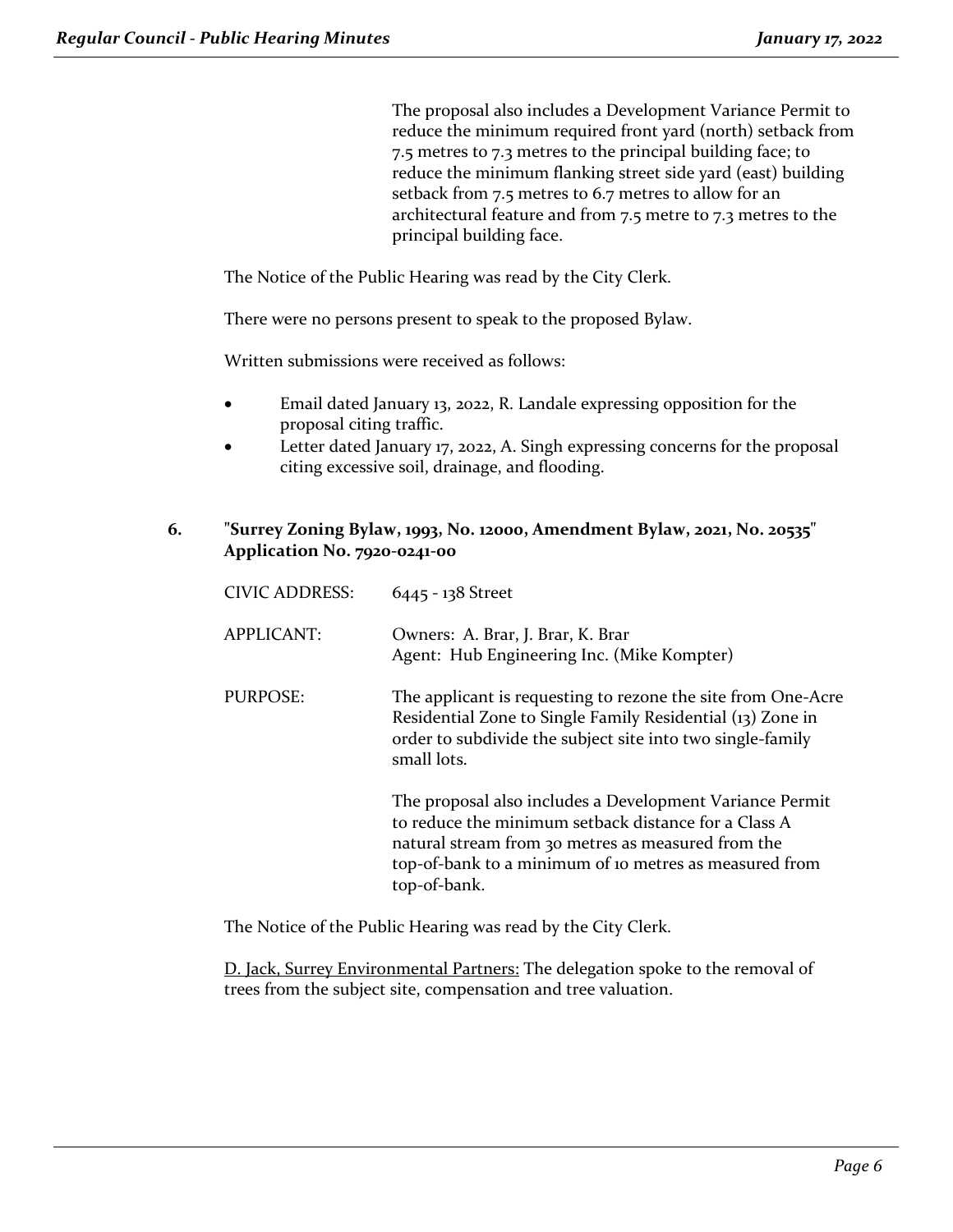Written submissions were received as follows:

- Email dated Email dated December 19, 2021, L. Finch expressing concerns for the proposal citing parking, traffic, congestion, and stream setback.
- Email dated January 8, 2022, J. Bryer expressing opposition for the proposal citing stream setback and wildlife.
- Email dated January 8, 2022, D. Popil and L. Grams expressing opposition for the proposal citing stream setback and wildlife.
- Email dated January 8, 2022, J. Hannah expressing concerns for the proposal citing trees, stream setback, waterways, and wildlife.
- Email dated January 10, 2022, A. Avery and K. Borrie expressing opposition for the proposal citing stream setback and wildlife.
- Email dated January 10, 2022, J. Ozanich expressing opposition for the proposal citing stream setback and wildlife.
- Email dated January 13, 2022, R. Landale expressing opposition for the proposal citing trees.

#### **7. "Surrey Zoning Bylaw, 1993, No. 12000, Amendment Bylaw, 2021, No. 20539" Application No. 7921-0013-00**

| <b>CIVIC ADDRESS:</b> | 6844, 6854 and 6864 - 147 Street                                                                                                                                                                          |
|-----------------------|-----------------------------------------------------------------------------------------------------------------------------------------------------------------------------------------------------------|
| APPLICANT:            | Owner: K. Yong, V. Mann, 1160004 B.C. Ltd.<br>(Director Information: Baljinder S Parmar, Gurpreet K Sidhu)<br>Agent: Hub Engineering Inc. (Mike Kompter)                                                  |
| PURPOSE:              | The applicant is requesting to rezone the site from One-Acre<br>Residential Zone to Single Family Residential (13) Zone in<br>order to allow subdivision of the site into 13 single-family<br>small lots. |

The Notice of the Public Hearing was read by the City Clerk.

There were no persons present to speak to the proposed Bylaw.

Written submissions were received as follows:

- Email dated January 13, 2022, R. Landale expressing opposition for the proposal citing trees, affordability, hazard land, traffic, and school.
- Submission dated January 16, 2022, B. Parmar expressing support for the proposal.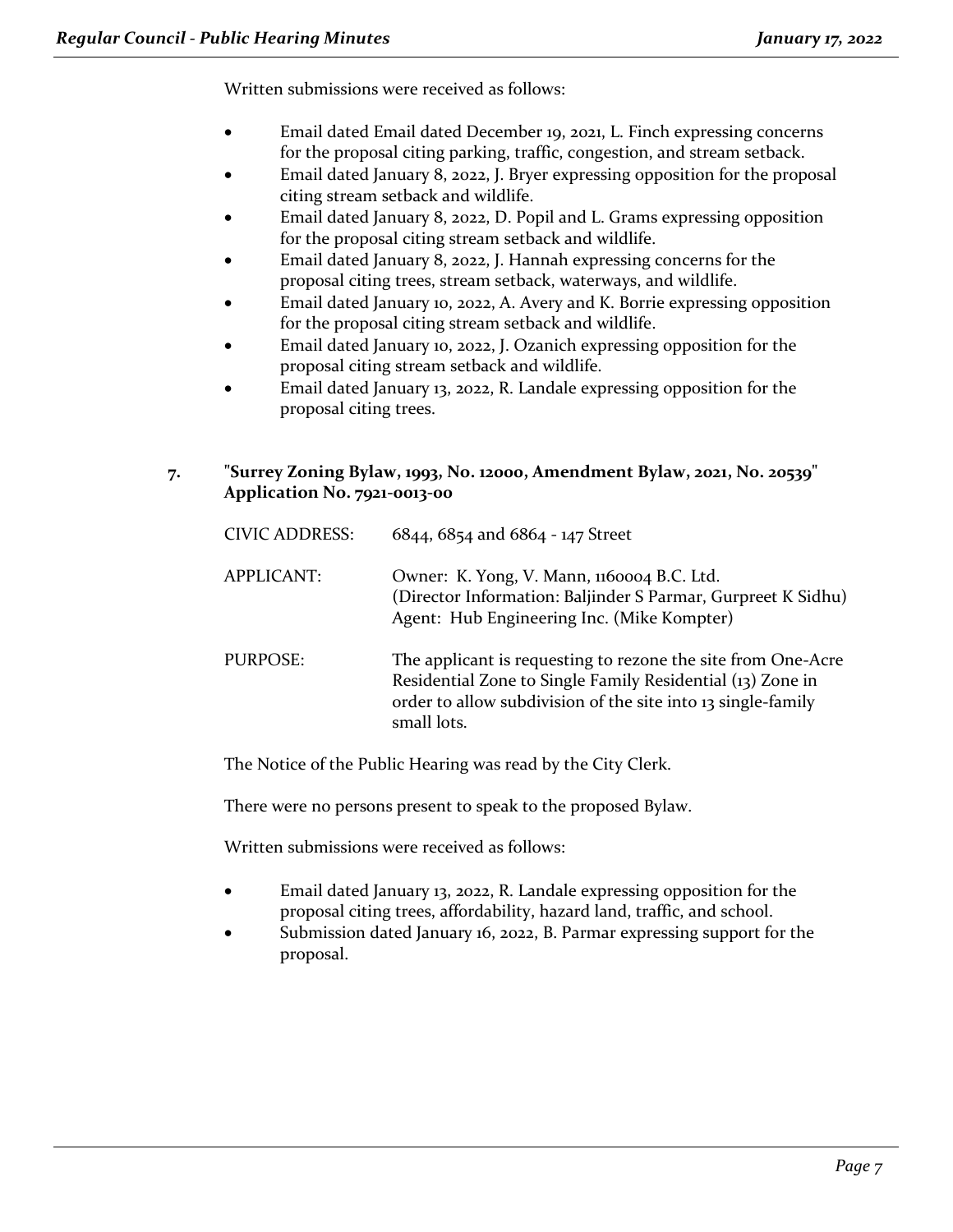**8. "Surrey Official Community Plan Bylaw, 2013, No. 18020, Amendment Bylaw, 2021, No. 20547" "Surrey Comprehensive Development Zone 39 (CD 39), Bylaw, 2021, No. 20548" "Surrey Comprehensive Development Zone 40 (CD 40), Bylaw, 2021, No. 20549" Application No. 7919-0371-00**

| <b>CIVIC ADDRESS:</b> | 8293 King George Boulevard; 8345 - 135A Street                                                                                                                                                                                                                                                                                                                                                                                                                                                                                                                                             |
|-----------------------|--------------------------------------------------------------------------------------------------------------------------------------------------------------------------------------------------------------------------------------------------------------------------------------------------------------------------------------------------------------------------------------------------------------------------------------------------------------------------------------------------------------------------------------------------------------------------------------------|
| <b>APPLICANT:</b>     | Owner: George Eighty3 Properties Ltd.<br>Agent: Matthew Cheng Architect Inc. (Matthew Cheng)                                                                                                                                                                                                                                                                                                                                                                                                                                                                                               |
| PURPOSE:              | The applicant is requesting an amendment to the<br>Official Community Plan Figure 3: General Land Use<br>Designations to redesignate the subject site from Urban to<br>Multiple Residential and to amend Table 7a: Land Use<br>Designation Exceptions by adding a site specific permission<br>for the subject site to allow density up to 2.21 FAR. The<br>proposal also includes rezoning the site from Tourist<br>Accommodation Zone to Comprehensive Development Zone<br>in order to permit the development of 413 apartment units<br>and 346 square metres of commercial/retail space. |

The Notice of the Public Hearing was read by the City Clerk.

There were no persons present to speak to the proposed Bylaw.

Written submissions were received as follows:

• Email dated January 13, 2022, R. Landale expressing opposition for the proposal citing trees, traffic, and parking.

#### **9. "Surrey Zoning Bylaw, 1993, No. 12000, Amendment Bylaw, 2021, No. 20542" Application No. 7916-0192-00**

- CIVIC ADDRESS: 2982 and 2966 164 Street
- APPLICANT: Owner: Morgan Grandview Enterprises Group Co Ltd. Agent: Aplin & Martin Consultants Ltd. (Anya Paskovic)
- PURPOSE: The applicant is requesting to rezone the site from One-Acre Residential Zone to Quarter Acre Residential Zone in order to subdivide the subject site into 29 single-family lots and 2 greenbelt parcels.

The Notice of the Public Hearing was read by the City Clerk.

D. Jack, Surrey Environmental Partners: The delegation spoke to the removal of trees from the subject site and tree valuation.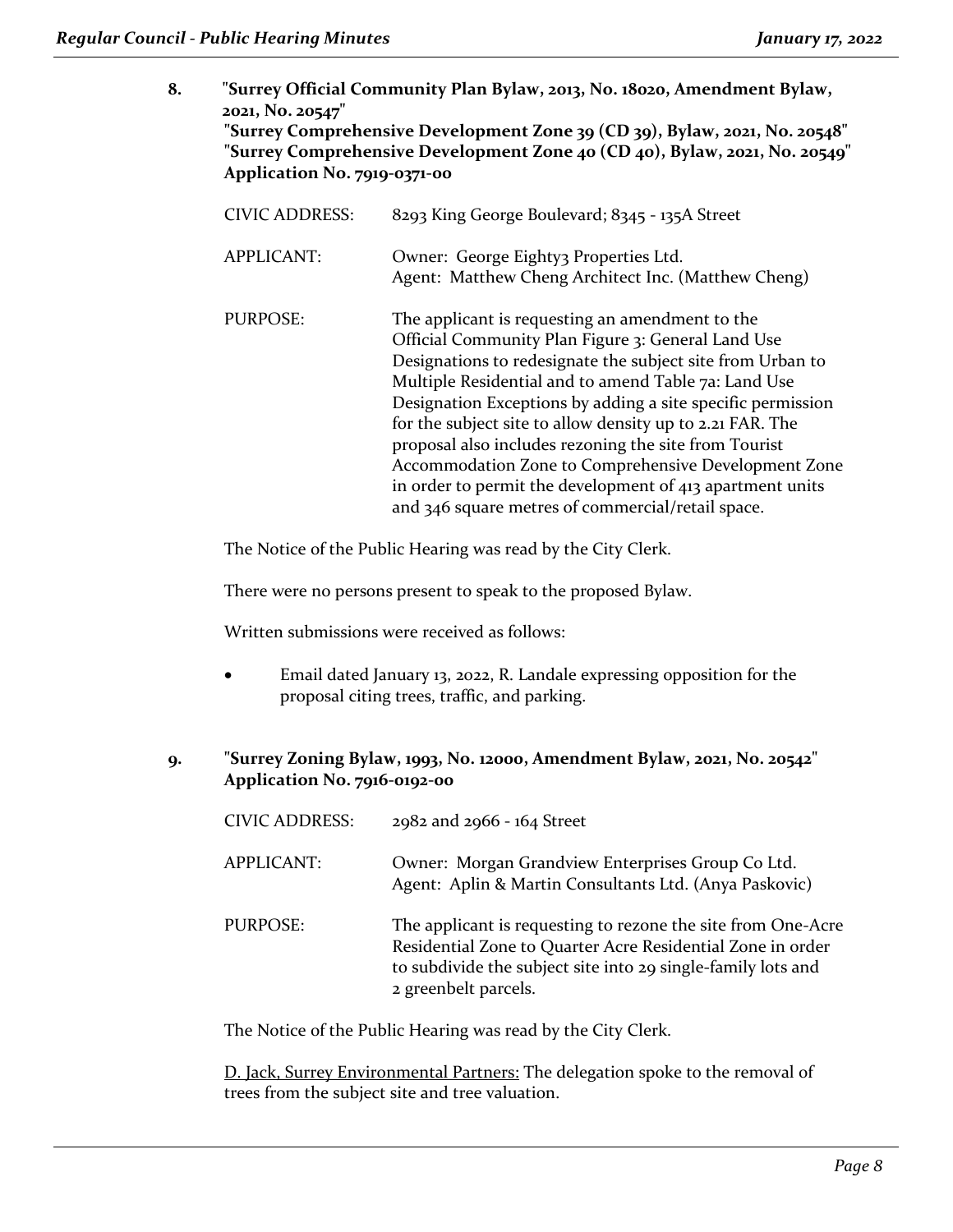Agent on behalf of the Applicant: The agent spoke to the project's bylaw compliance.

Written submissions were received as follows:

- Letter dated January 6, 2022, W. Tao expressing concerns for the proposal citing public engagement compliance, geotechnical report, and trees.
- Email dated January 13, 2022, R. Landale expressing opposition for the proposal citing
- Email dated January 16, 2022, P. Dayman expressing opposition for the proposal citing, trees, garbage, traffic, and character of neighborhood.
- **10. "Surrey Zoning Bylaw, 1993, No. 12000, Amendment Bylaw, 2021, No. 20538" Application No. 7919-0187-00**

| <b>CIVIC ADDRESS:</b> | 15381 and 15391 - 26 Avenue; 2627 and 2641 - 154 Street;<br>2655 Parkway Drive                                                                                                                                                                                                                                                      |
|-----------------------|-------------------------------------------------------------------------------------------------------------------------------------------------------------------------------------------------------------------------------------------------------------------------------------------------------------------------------------|
| <b>APPLICANT:</b>     | Owner: Hive Design & Building Ltd.<br>Agent: Aplin & Martin Consultants Ltd. (Samira Khayambashi)                                                                                                                                                                                                                                   |
| <b>PURPOSE:</b>       | The applicant is requesting to rezone the site from<br>Single Family Residential Zone to Multiple Residential 30<br>Zone in order to permit the development of a townhouse<br>residential complex with 31 units.                                                                                                                    |
|                       | The proposal also includes a Development Variance Permit<br>to reduce the minimum side yard setback (west) from<br>6.0 metres to 4.5 metres to the principal building face of<br>Building 3; and reduce the minimum side yard setback<br>(northwest) from 6.0 metres to 4.5 metres to the principal<br>building face of Building 6. |

The Notice of the Public Hearing was read by the City Clerk.

D. Jack, Surrey Environmental Partners: The delegation spoke to tree and hedge valuation, the removal of trees from the subject site and the implementation of a meandering sidewalk to retain additional trees.

Written submissions were received as follows:

- Submission dated January 5, 2022, K. Vuong expressing concerns for the proposal citing traffic, parking, and congestion.
- Email dated January 13, 2022, R. Landale expressing opposition for the proposal citing trees and traffic.
- Email dated January 15, 2022, Miranda Townhomes expressing opposition for the proposal citing parking, infrastructure, traffic, school capacity, safety, and quality of life.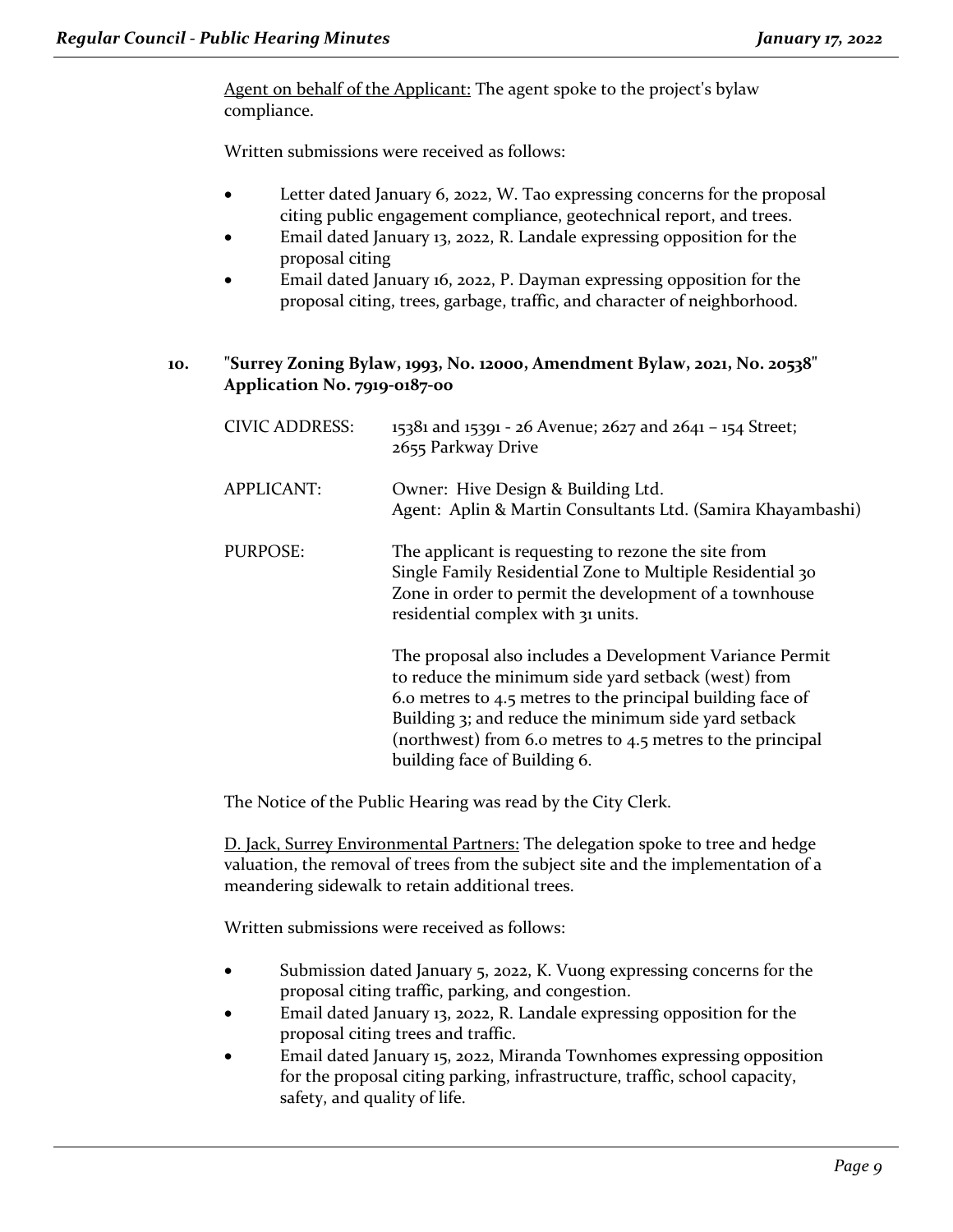- Submission and email dated January 17, 2022, S. Casey expressing concerns for the proposal citing roundabout, drainage, parking, and traffic.
- **11. "Surrey Official Community Plan Bylaw, 2013, No. 18020, Amendment Bylaw, 2021, No. 20544" "Surrey Zoning Bylaw, 1993, No. 12000, Amendment Bylaw, 2021, No. 20545" Application No. 7921-0041-00**

| <b>CIVIC ADDRESS:</b> | 17333 - 100 Avenue; 10038 - 173A Street                                                                                                                                                                                                                                                                                                                                                                                                |
|-----------------------|----------------------------------------------------------------------------------------------------------------------------------------------------------------------------------------------------------------------------------------------------------------------------------------------------------------------------------------------------------------------------------------------------------------------------------------|
| APPLICANT:            | Owner: M. Tran, J. Tran, H. Hayer, S. Gill, G. Gill<br>Agent: CitiWest Consulting Ltd. (Roger Jawanda)                                                                                                                                                                                                                                                                                                                                 |
| PURPOSE:              | The applicant is requesting an amendment to the Official<br>Community Plan, Figure 3: General Land Use Designations<br>to redesignate the property located at $17333 - 100$ Avenue<br>from Suburban to Urban. The proposal also includes<br>rezoning of the property from One-Acre Residential Zone to<br>Single Family Residential Zone in order to subdivide the<br>subject site from two into seven single-family residential lots. |

The Notice of the Public Hearing was read by the City Clerk.

D. Jack, Surrey Environmental Partners: The delegation spoke to the removal of trees from the subject site, tree valuation and the riparian area.

Written submissions were received as follows:

- Email dated January 13, 2022, R. Landale expressing opposition for the proposal citing trees, traffic, and infrastructure.
- **12. "Surrey Zoning Bylaw, 1993, No. 12000, Amendment Bylaw, 2021, No. 20541" Application No. 7921-0085-00**

| <b>CIVIC ADDRESS:</b> | $10515 - 155$ Street                                                                                                                                                                               |
|-----------------------|----------------------------------------------------------------------------------------------------------------------------------------------------------------------------------------------------|
| <b>APPLICANT:</b>     | Owner: Aqueduct Foundation<br>Agent: Quarry Rock Developments (Harp Saran)                                                                                                                         |
| PURPOSE:              | The applicant is requesting to rezone a portion of the site<br>from Single Family Residential Zone to Multiple Residential<br>30 Zone in order to permit the development of 33 townhouse<br>units. |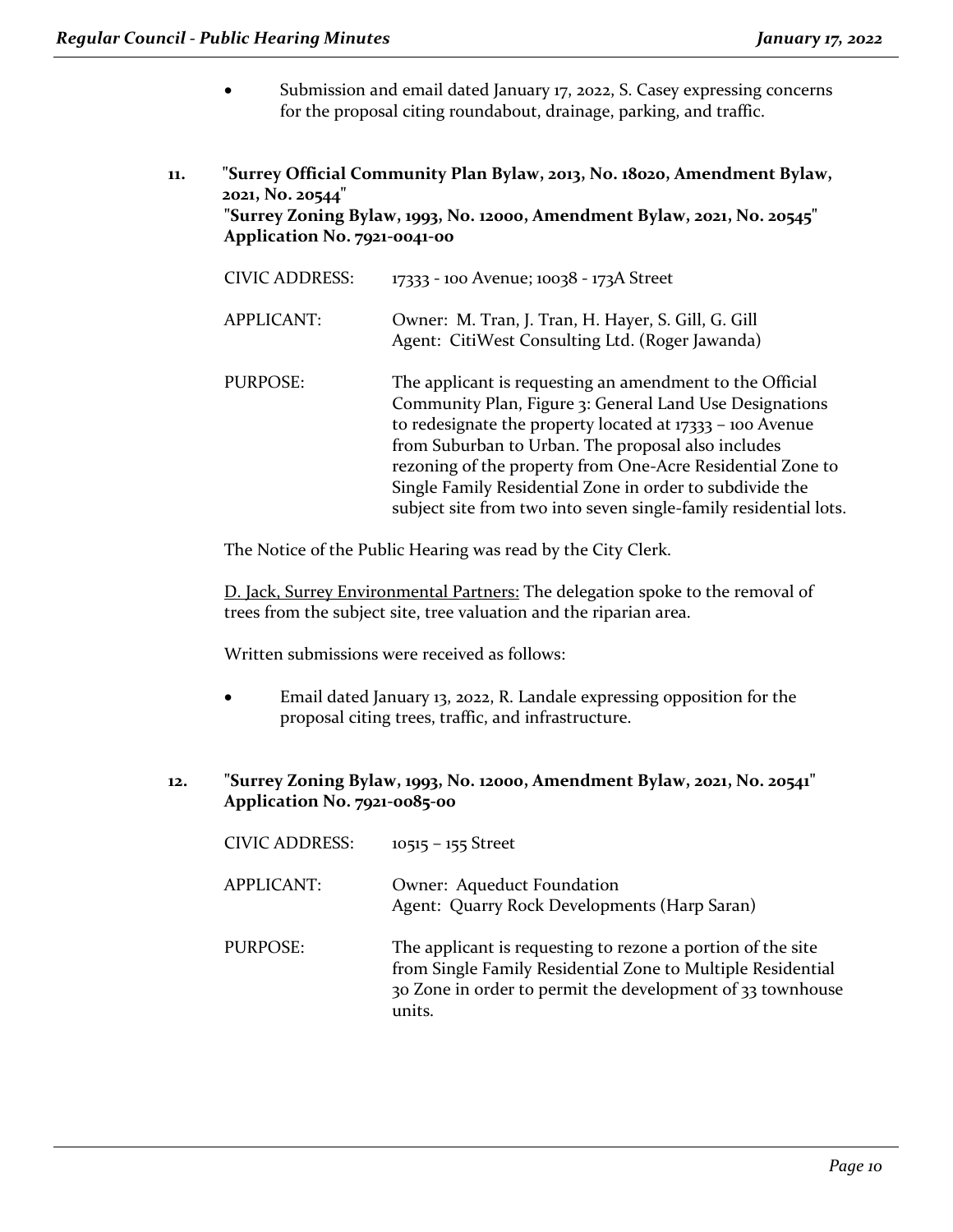In addition, the proposal includes a Development Variance Permit to reduce the minimum front yard setback (south) from 4.5 metres to 3.0 metres to the principal building face, reduce the minimum rear yard setback (north) from 6.0 metres to 3.0 metres to the principal building face and reduce the minimum indoor amenity space requirement from 74 square metres to 51 square metres. The proposal also includes a variance to allow two visitor parking stalls within the building setback.

The Notice of the Public Hearing was read by the City Clerk.

R. Josan, Surrey: The delegation spoke in support of the proposal citing housing affordability, proximity to local amenities and beautification.

S. Mann, Surrey: The delegation spoke in support of the proposal citing beautification and proximity to local amenities.

D. Jack, Surrey Environmental Partners: The delegation spoke to the removal of trees from the subject site, calculation of parkland and riparian area, multi-stream recycling program and children's play area.

Written submissions were received as follows:

- Email dated January 13, 2022, R. Landale expressing opposition for the proposal citing trees, infrastructure, stream setback, environment, wildlife, and traffic.
- Petition received January 17, 2022, 25 Petition Signatures expressing support for the proposal.

#### **13. "Surrey Zoning Bylaw, 1993, No. 12000, Text Amendment Bylaw, 2021, No. 20543" Application No. 7916-0192-00**

PURPOSE: This bylaw amends Surrey Zoning Bylaw 12000, Schedule G to add "Suburban" designated lands to the areas that are subject to the community amenity contributions in accordance with the community specific density bonus policy as described in Planning Application No. 7916-0192- 00.

The Notice of the Public Hearing was read by the City Clerk.

There were no persons present to speak to the proposed Bylaw.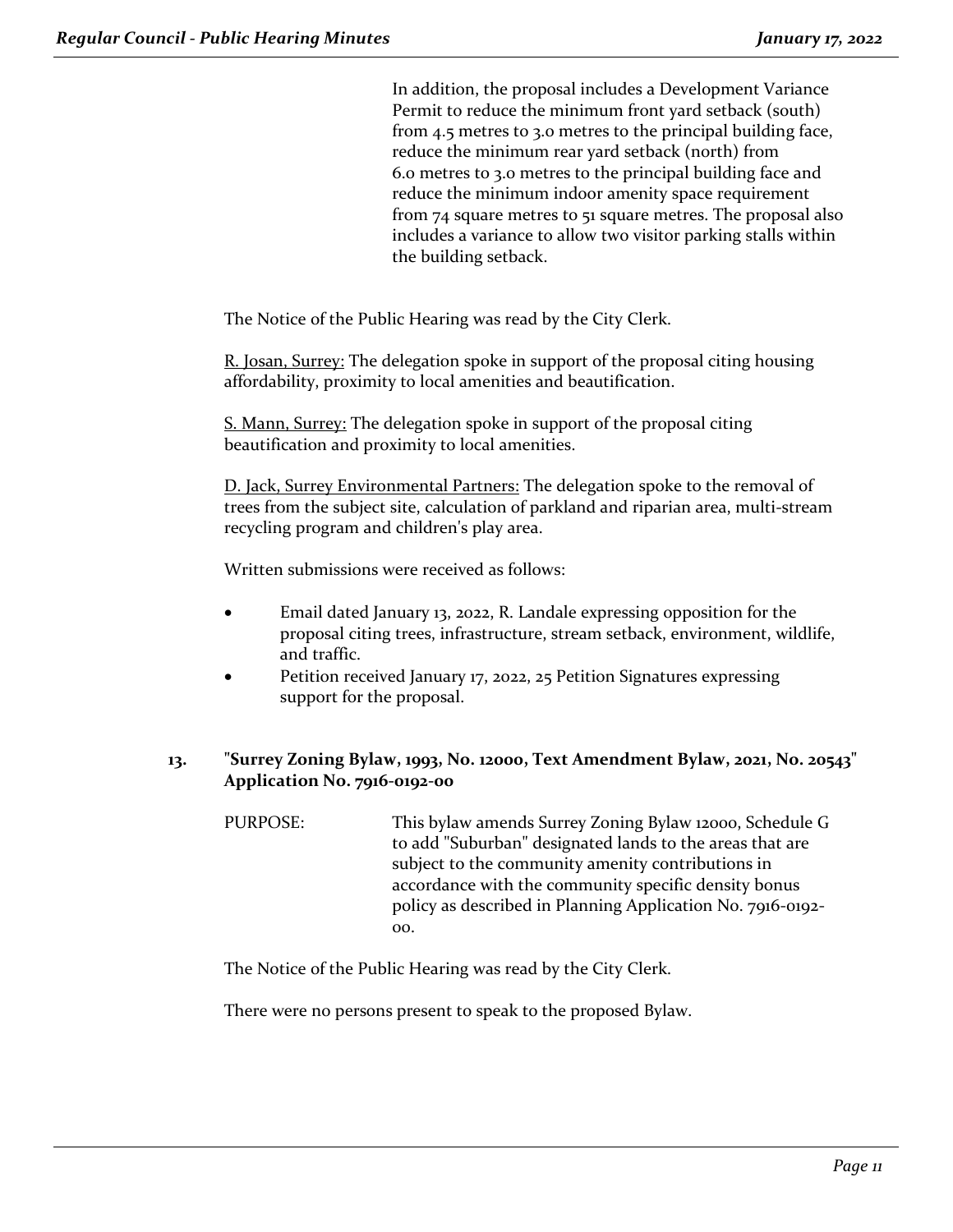#### **14. "Surrey Zoning Bylaw, 1993, No. 12000, Text Amendment Bylaw, 2021, No. 20551" File No. 3900-20-20551 – Regulatory Text Amendment**

PURPOSE: This bylaw restores previous zoning regulations unintentionally modified in single family residential zones during the Phase I Zoning Bylaw Major Update Project and corrects some inadvertent section numbering errors as described in Corporate Report 2021-R245.

The Notice of the Public Hearing was read by the City Clerk.

There were no persons present to speak to the proposed Bylaw.

#### **C. COMMITTEE REPORTS**

#### **1. Development Advisory Committee - November 2, 2021**

| It was     | Moved by Councillor Guerra                                        |
|------------|-------------------------------------------------------------------|
|            | Seconded by Councillor Patton                                     |
|            | That the minutes of the Development                               |
|            | Advisory Committee meeting held on November 2, 2021, be received. |
| RES.R22-46 | Carried                                                           |

#### **2. Agricultural, Environment and Investment Advisory Committee - December 8, 2021**

| RES.R22-47 | It was<br>December 8, 2021, be received.                 | Moved by Councillor Guerra<br>Seconded by Councillor Patton<br>That the minutes of the Agricultural,<br>Environment and Investment Advisory Committee meeting held on<br>Carried |
|------------|----------------------------------------------------------|----------------------------------------------------------------------------------------------------------------------------------------------------------------------------------|
| 3.         | Finance Committee - December 22, 2021                    |                                                                                                                                                                                  |
|            |                                                          | Note: the recommendations of the December 22, 2021 Finance Committee minutes<br>were adopted at the December 22, 2021 Special Regular Council meeting.                           |
|            | It was<br>meeting held on December 22, 2021, be adopted. | Moved by Councillor Guerra<br>Seconded by Councillor Patton<br>That the minutes of the Finance Committee                                                                         |
| RES.R22-48 |                                                          | `arried                                                                                                                                                                          |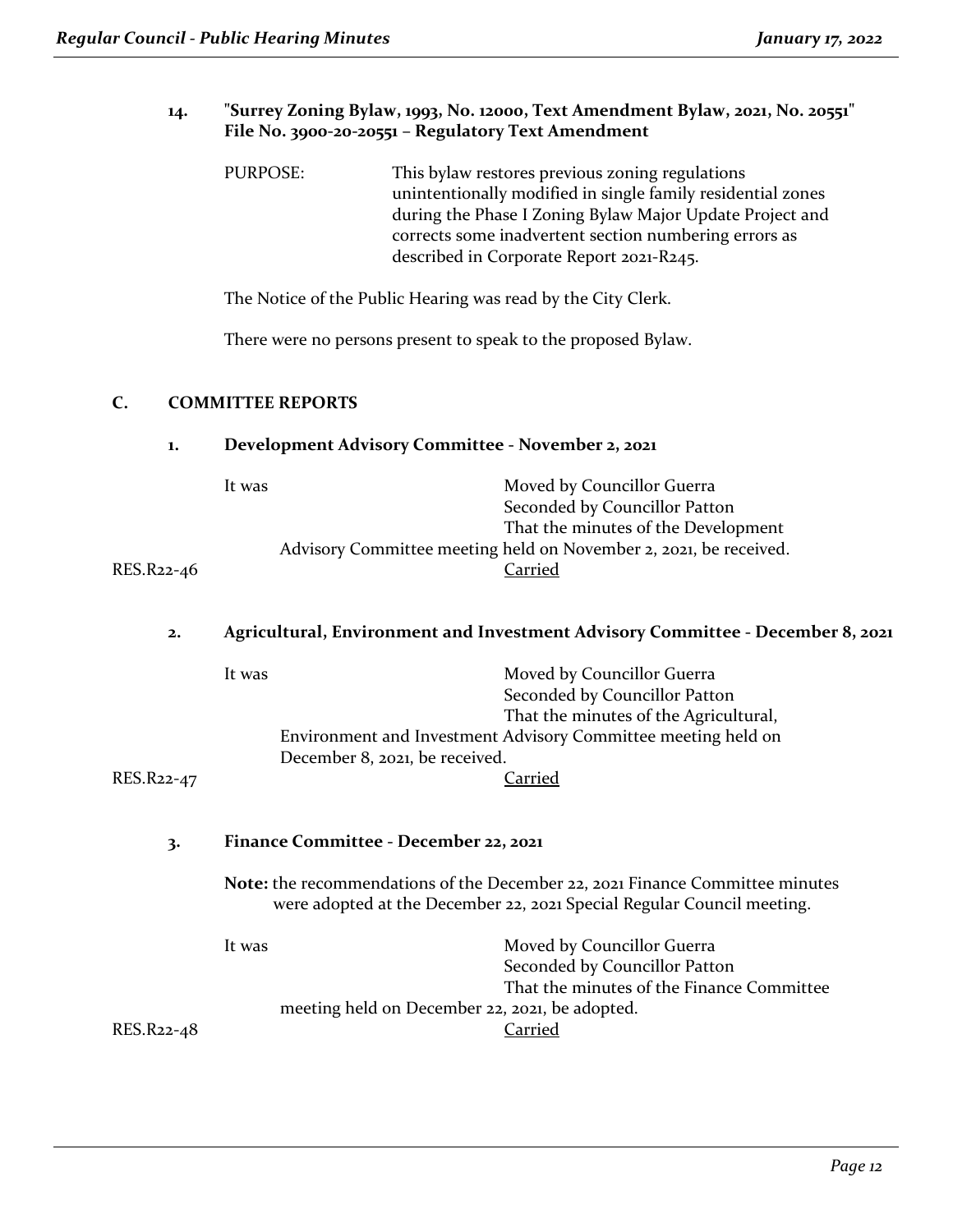#### **D. BOARD/COMMISSION REPORTS**

This section had no items to consider.

#### **E. MAYOR'S REPORT**

- 1. Proclamations
	- (a) Martin Luther King Jr. Day January 17, 2022

#### **F. GOVERNMENTAL REPORTS**

This section had no items to consider.

#### **G. CORPORATE REPORTS**

The Corporate Reports, under date of January 17, 2022, were considered and dealt with as follows:

| Item No. Roo1 | Approval of the Sale of a Closed Portion of Road Allowance    |
|---------------|---------------------------------------------------------------|
|               | adjacent to 13943, 13953, 13963 - 96 Avenue and 13942, 13952, |
|               | 13962 Laurel Drive (Step 2)                                   |
|               | File: 7918-0322-00                                            |

The General Manager, Engineering submitted a report to seek Council's approval to sell the closed portion of road for consolidation with the adjacent development lands at 13943, 13953, 13963 – 96 Avenue and 13942, 13952, 13962 Laurel Drive.

| It was     | Moved by Councillor Guerra                                                                                 |
|------------|------------------------------------------------------------------------------------------------------------|
|            | Seconded by Councillor Patton                                                                              |
|            | That Council authorize the sale of a 517.9 square                                                          |
|            | metre area, based on final survey information, of closed road allowance adjacent to 13943,                 |
|            | $13953$ , $13963 - 96$ Avenue and $13942$ , $13952$ , $13962$ Laurel Drive under previously approved terms |
|            | for this closure and sale as outlined in Corporate Report No. R180; 2021, a copy of which is               |
|            | attached to Corporate Report Roo1 as Appendix "I".                                                         |
| RES.R22-49 | Carried                                                                                                    |
|            |                                                                                                            |
|            |                                                                                                            |

**Item No. R002 Approval of the Sale of a Closed Portion of Road Allowance adjacent to 17715, 17725 and 17735 – 57A Avenue and 17722 and 17734 – 58 Avenue and 5765, 5771, 5779 and 5789 – 177B Street (Step 2) File: 7919-0063-00**

The General Manager, Engineering submitted a report to seek Council's approval to sell the closed portion of road for consolidation with the adjacent development lands at 17715, 17725 and 17735 – 57A Avenue and 17722 and 17734 – 58 Avenue and 5765, 5771, 5779 and 5789 – 177B Street.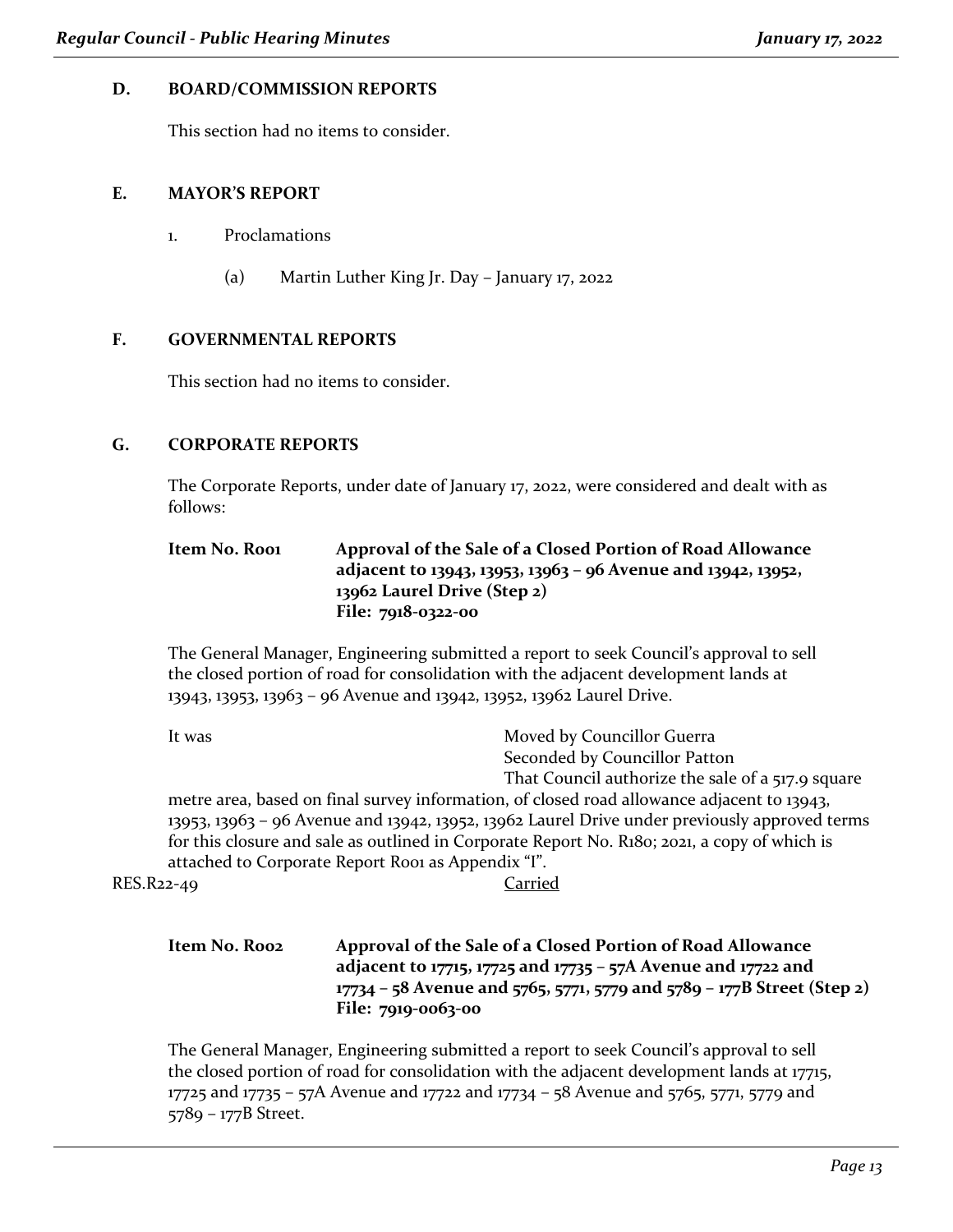|                                                                                          | Moved by Councillor Guerra<br>It was                                                             |
|------------------------------------------------------------------------------------------|--------------------------------------------------------------------------------------------------|
|                                                                                          | Seconded by Councillor Patton                                                                    |
|                                                                                          | That Council authorize the sale of a 478.4 square                                                |
|                                                                                          | metre area, based on final survey information, of closed road allowance adjacent to 17715, 17725 |
|                                                                                          | and 17735 - 57A Avenue and 17722 and 17734 - 58 Avenue and 5765, 5771, 5779 and                  |
|                                                                                          | 5789 - 177B Street under previously approved terms for this closure and sale as outlined in      |
| Corporate Report No. R164; 2021, a copy of which is attached to Corporate Report Roo2 as |                                                                                                  |
|                                                                                          | Appendix "I".                                                                                    |
| RES.R22-50                                                                               | ~arried                                                                                          |
|                                                                                          |                                                                                                  |

#### **Item No. R003 UBCM Grant Application to the Community Emergency Preparedness Fund File: 7130-40**

The Fire Chief submitted a report to seek Council's endorsement to submit a Union of BC Municipalities grant application to the Community Emergency Preparedness Fund to enhance the resiliency of the City of Surrey in the event of a large-scale disaster.

| It was | Moved by Councillor Guerra    |
|--------|-------------------------------|
|        | Seconded by Councillor Patton |
|        | That Council:                 |
|        |                               |

- 1. Receive Corporate Report Roo3 for information; and
- 2. Authorize staff to apply to the Union of B.C. Municipalities Community Emergency Preparedness Fund for a grant of \$25,000 to procure supplies to establish a public emergency alerting system for emergency management use and to enhance staff training for the Emergency Operations Centre.

```
RES.R22-51 Carried
```

| Item No. Roo4 | Award of Contract No. 4818-035-21 and 4818-035 C2 |
|---------------|---------------------------------------------------|
|               | 2022 Robson Utility Improvements                  |
|               | File: $4818-035/21$                               |

The General Manager, Engineering submitted a report to obtain Council's approval to award the contract for the 2022 Robson Utility Improvements.

| It was | Moved by Councillor Guerra    |
|--------|-------------------------------|
|        | Seconded by Councillor Patton |
|        | That Council:                 |
|        |                               |

- 1. Award Contract No. 4818-035-21 to Richco Contracting Ltd. in the amount of \$6,267,240.00(including GST) for the Robson Utility Improvements project;
- 2. Set the expenditure authorization limit for Contract No. 4818-035-21 at \$6,894,000.00 (including GST and contingency);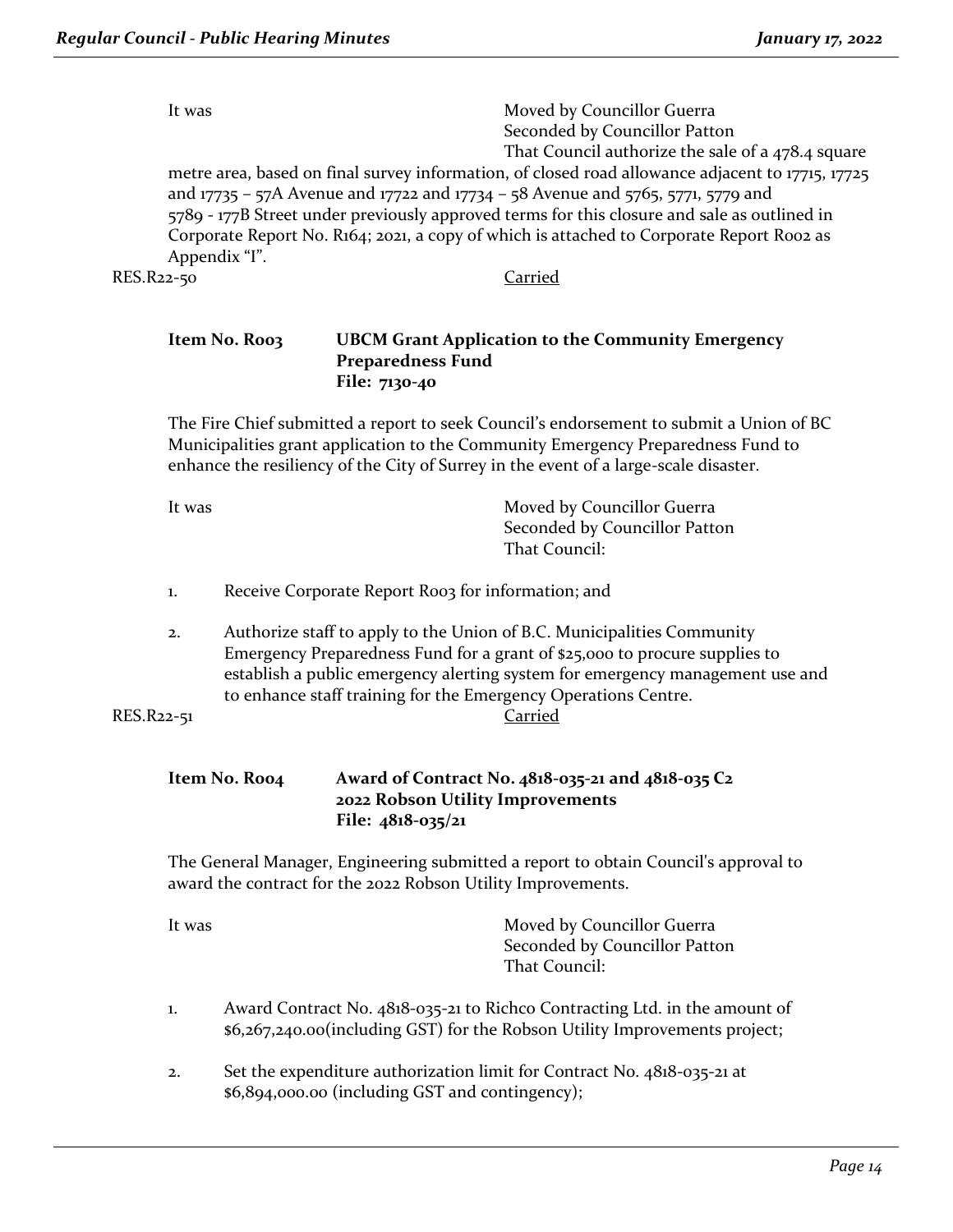- 3. Award Consultant Construction Agreement No. 4818-035 C2 to Parsons Inc. in the amount of \$459,189.15 (including GST) for the related engineering construction services;
- 4. Set the expenditure authorization limit for Contract No. 4818-035 C2 to Parsons Inc. in the amount of \$505,000.00 (including GST and Contingency); and
- 5. Authorize the General Manager, Engineering to execute Contract No.4818-035-21 and 4818-035 C2.

RES.R22-52 Carried

#### **Item No. R005 Award of Contract 1220-040-2021-070 for Hazardous Material Response Trucks File: 1280-01**

The Fire Chief submitted a report to seek Council approval for staff to purchase two hazardous material response trucks to replace two existing hazardous material response trucks that are due for replacement as part of the 2021 Capital Reserve Plan.

| It was | Moved by Councillor Guerra    |
|--------|-------------------------------|
|        | Seconded by Councillor Patton |
|        | That Council:                 |
|        |                               |

- 1. Award contract 1220-040-2021-070 to First Truck Centre Vancouver Inc. to supply and deliver two hazardous material response trucks as reflected in the report, at a cost of \$938,360.64 including taxes and levies;
- 2. Set the expenditure authorization limit for Contract 1220-040-2021-070 at \$1,032,000.00including contingencies, taxes and levies; and
- 3. Authorize the Fire Chief, Surrey Fire Service, to execute Contract 1220-040-2021-070 and approve payments up to the expenditure authorization limit.

RES.R22-53 Carried

#### **Item No. R006 Closure of Road Adjacent to 15719, 15729 – 16 Avenue and 1634, 1642, 1652, 1662, 1672 – 157 Street File: 7919-0183-00**

The General Manager, Engineering submitted a to seek Council's approval to close and remove a portion of unconstructed road allowance for consolidation with the adjacent property to allow for the development of two apartment buildings and one townhouse building under Development Application No. 7919-0183-00.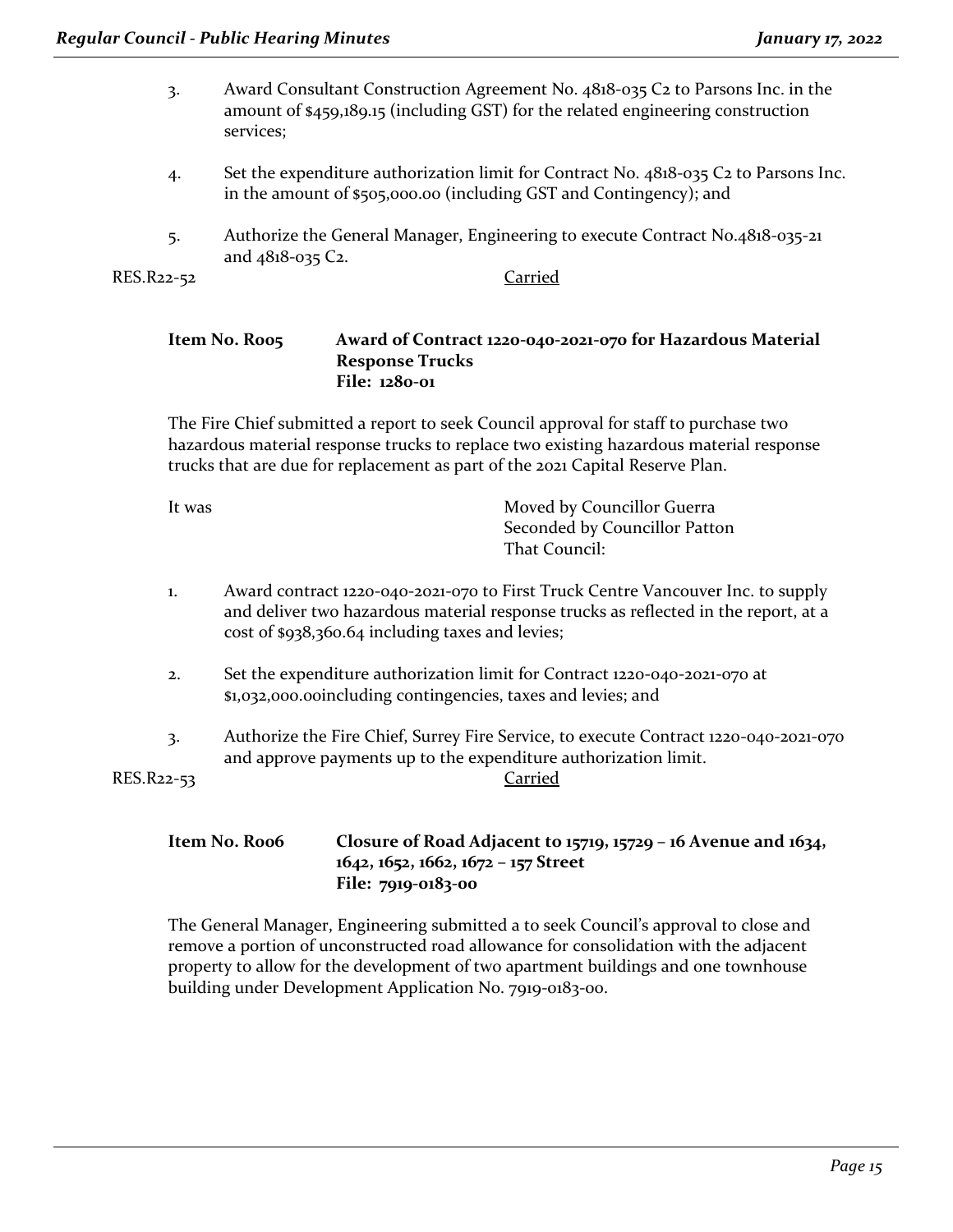| It was     | Moved by Councillor Guerra                                                                   |
|------------|----------------------------------------------------------------------------------------------|
|            | Seconded by Councillor Patton                                                                |
|            | That Council authorize the City Clerk to                                                     |
|            | bring forward a Bylaw to close and remove the dedication as highway of a 402.1 square        |
|            | metre (4,328 square foot) portion of unconstructed road allowance adjacent to 15719,         |
|            | 15729 - 16 Avenue and 1634, 1642, 1652, 1662, 1672 - 157 Street, as generally illustrated in |
|            | Appendix "I", attached to Corporate Report Roo6 and subject to compliance with the           |
|            | notice provisions of the Community Charter, SBC 2003, c. 26.                                 |
| RES.R22-54 | arried?                                                                                      |

#### **Item No. R007 Canada-British Columbia Investing in Canada Infrastructure Program Grant Opportunity File: 1855-03**

The General Manager, Engineering submitted a report to provide Council with an overview of the Canada-British Columbia Investing in Canada Infrastructure Program – Green Infrastructure – Environmental Quality Sub-Stream grant opportunity and to obtain Council's support for the application to the Investing in Canada Infrastructure Program before the application deadline of January 26, 2022.

| Moved by Councillor Guerra    |
|-------------------------------|
| Seconded by Councillor Patton |
| That Council:                 |
|                               |

- 1. Receive Corporate Report Roo7 for information; and
- 2. Endorse the grant application for sewer inflow and infiltration reduction in North Surrey for a total of \$22.5 Million under the Canada-British Columbia Investing in Canada Infrastructure Program – Green Infrastructure – Environmental Quality Sub-Stream grant opportunity, as generally described in the report.

RES.R22-55 Carried

#### **Item No. R008 Award of Contract No. 1220-040-2021-077 A, B & C Hazard Tree Removal Services File: 6300-01**

The General Manager, Parks, Recreation & Culture submitted a report to obtain Council approval to award Contract No. 1220-040-2021-077 A, B and C to B.C. Plant Health Care Inc., DC Tree Services Ltd. and Scott Vegetation Management Ltd. respectively for the provision of hazard tree removal services.

It was **Moved by Councillor Guerra** Seconded by Councillor Patton That Council:

1. Receive Corporate Report Roo8 for information;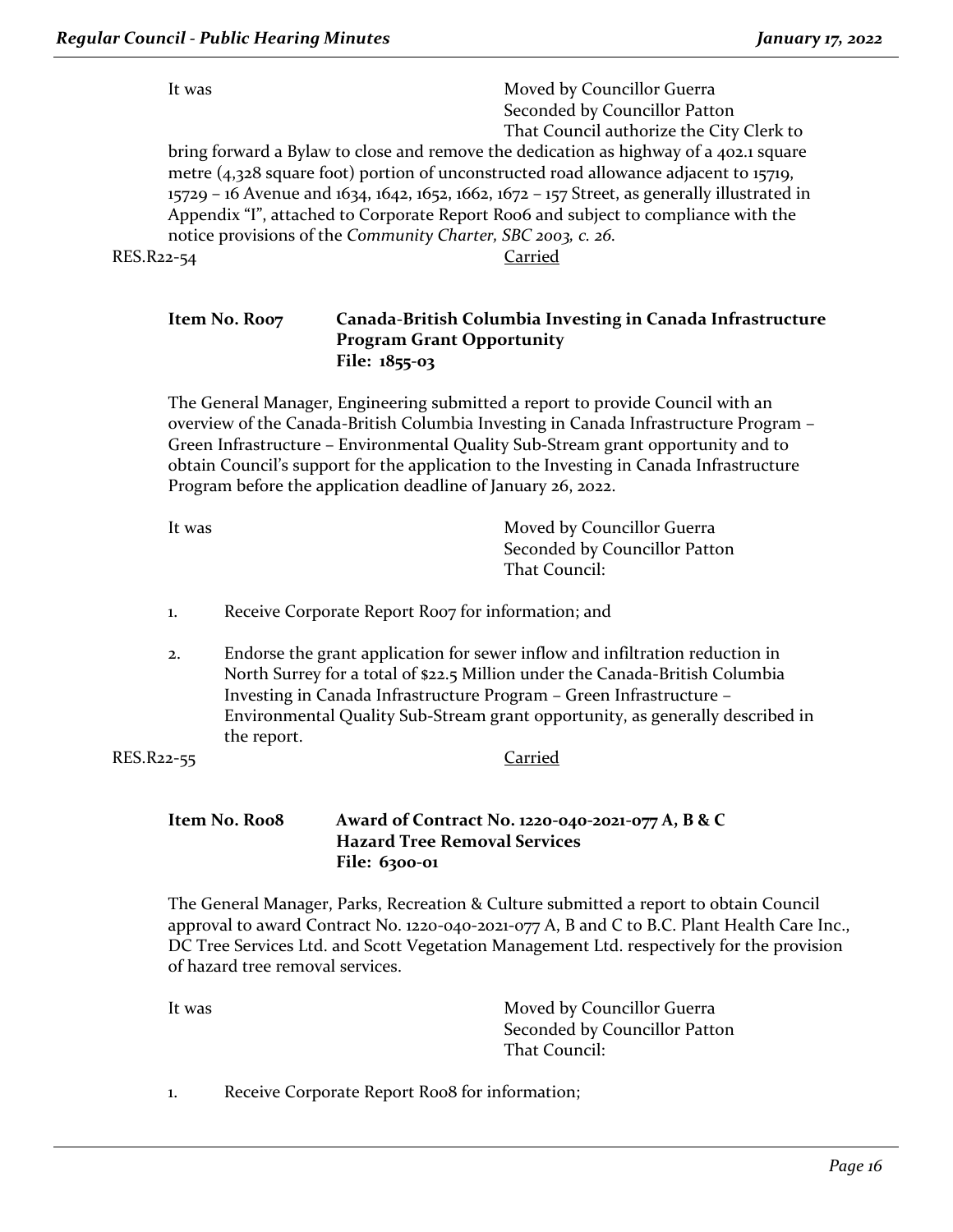- 2. Award Contract No. 1220-040-2021-077 A to B.C. Plant Health Care Inc. for an initial one-year term in the amount of \$164,587.50 (including GST) for the provision of hazard tree removal services;
- 3. Award Contract No. 1220-040-2021-077 B to DC Tree Services Ltd. for an initial one-year term in the amount of \$485,625.00 (including GST) for the provision of hazard tree removal services;
- 4. Award Contract No. 1220-040-2021-077 C to Scott Vegetation Management Ltd. for an initial one-year term in the amount of \$433,125.00 (including GST) for the provision of hazard tree removal services;
- 5. Set the annual expenditure authorization limit for Contract No. 1220-040-2021-077 A at \$181,046.25 (including GST and contingency);
- 6. Set the annual expenditure authorization limit for Contract No. 1220-040-2021-077 B at \$534,187.50 (including GST and contingency);
- 7. Set the annual expenditure authorization limit for Contract No. 1220-040-2021-077 C at \$476,437.50 (including GST and contingency);
- 8. Approve the option to extend Contract No. 1220-040-2021-077 A, B & C for up to four additional one-year terms, including annual Vancouver Consumer Price Index rate increases, at the City's discretion; and
- 9. Authorize the General Manager, Parks, Recreation & Culture to execute Contract No. 1220-040-2021-077 A, B and C and approve and execute all contract renewals related to Contract No. 1220-040-2021-077 A, B and C within the approved annual expenditure authorization limits, per year (including GST, contingency and CPI rate increases).
- RES.R22-56 Carried

#### **Item No. R009 Award of Contract No. 1220-040-2021-064 Refuse Collection & Disposal Services - City Parks File: 6030-01**

The General Manager, Parks, Recreation & Culture submitted a report to obtain approval to award Contract No. 1220-040-2021-064 to Horizon Landscape Contractors for refuse collection and disposal services in City parks.

It was **Moved by Councillor Guerra** Seconded by Councillor Patton That Council:

- 1. Receive Corporate Report Roog for information;
- 2. Award Contract No. 1220-040-2021-064 to Horizon Landscape Contractors, for an initial one-year term in the amount of \$523,883.17 (including GST) for refuse collection and disposal services in City parks;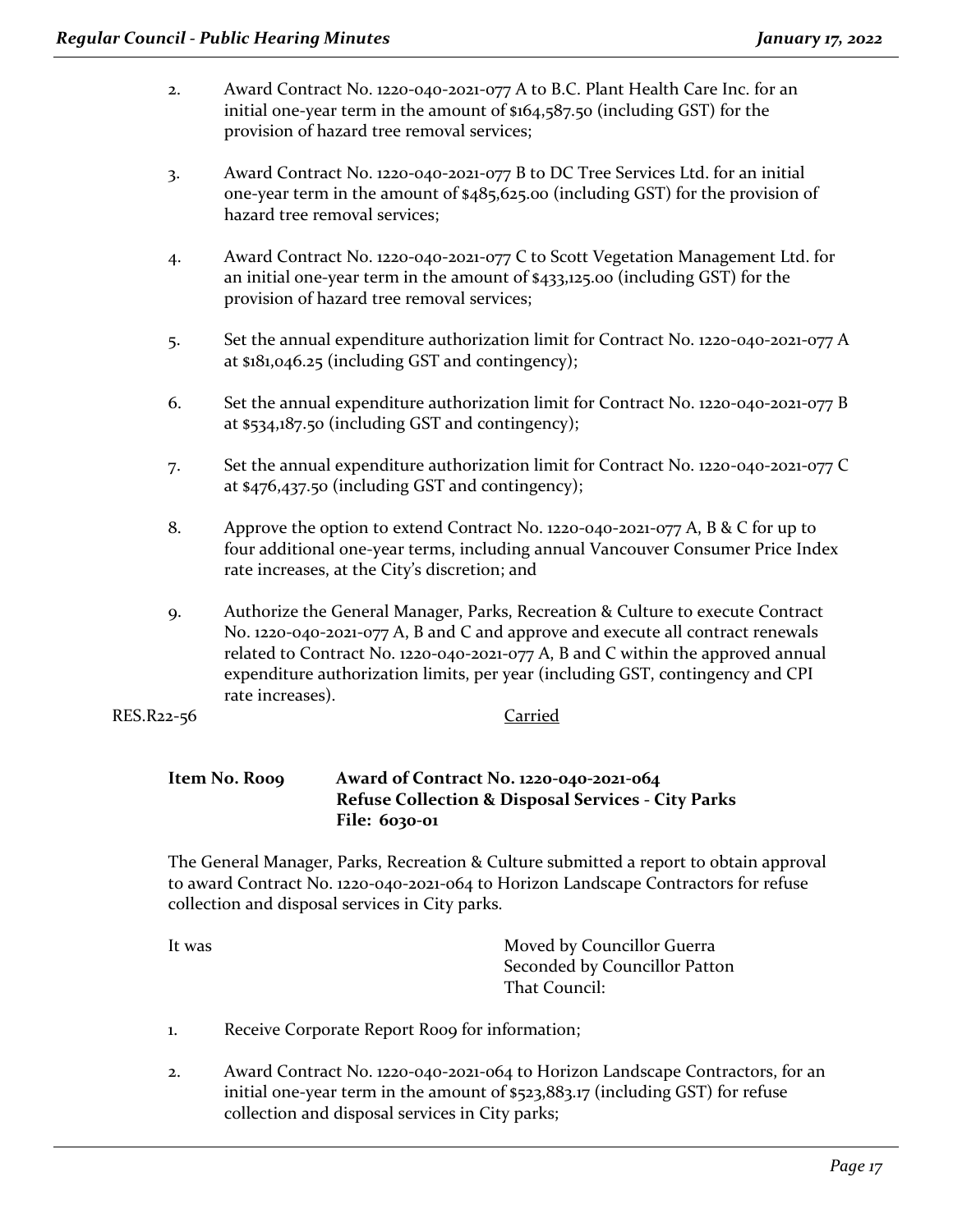- 3. Set the expenditure authorization limit for Contract No. 122-040-2021-064 at \$550,077.33(including GST and contingency);
- 4. Approve the option to extend Contract No. 1220-040-2021-064 for up to four additional one-year terms, including annual Vancouver Consumer Price Index rate increases, at the City's discretion; and
- 5. Authorize the General Manager, Parks, Recreation & Culture to execute Contract No. 1220-040-2021-064 and approve and execute all contract renewals related to Contract No. 1220-040-2021-064 within the approved annual expenditure authorization limits, per year (including GST, contingency and CPI rate increases). RES.R22-57 Carried

#### **Item No. R010 Recent Amendments to Provincial Enactments Affecting Local Governments File: 0125-01**

The General Manager, Corporate Services and Acting General Manager, Planning and Development submitted a report to provide Mayor and Council with information regarding amendments by the Province regarding various enactments relating to local governments including changes related to public hearing requirements for zoning bylaw amendments, delegating to staff the authority to issue development variance permits, codes of conduct for Council Members, public notice requirements, and freedom of information application fees.

Councillor Locke requested that the question be divided.

Mayor McCallum divided the question as follows:

It was **Moved by Councillor Guerra** Seconded by Councillor Patton That Council:

- 1. Receive Corporate Report Roio for information; and
- 3. Authorize staff to bring forward for Council's consideration a bylaw with the following:
	- a. delegating to staff the authority to issue development variance permits for "minor" variances related to zoning bylaws respecting siting, size and dimensions of buildings, structures and permitted uses; off- street parking and loading space requirements; regulation of signs; screening and landscaping to mask or separate uses or to preserve, protect, restore and enhance natural environment; and other provisions prescribed by regulation by the Province, if any;
	- b. establishing the criteria for determining whether a proposed variance is "minor" and: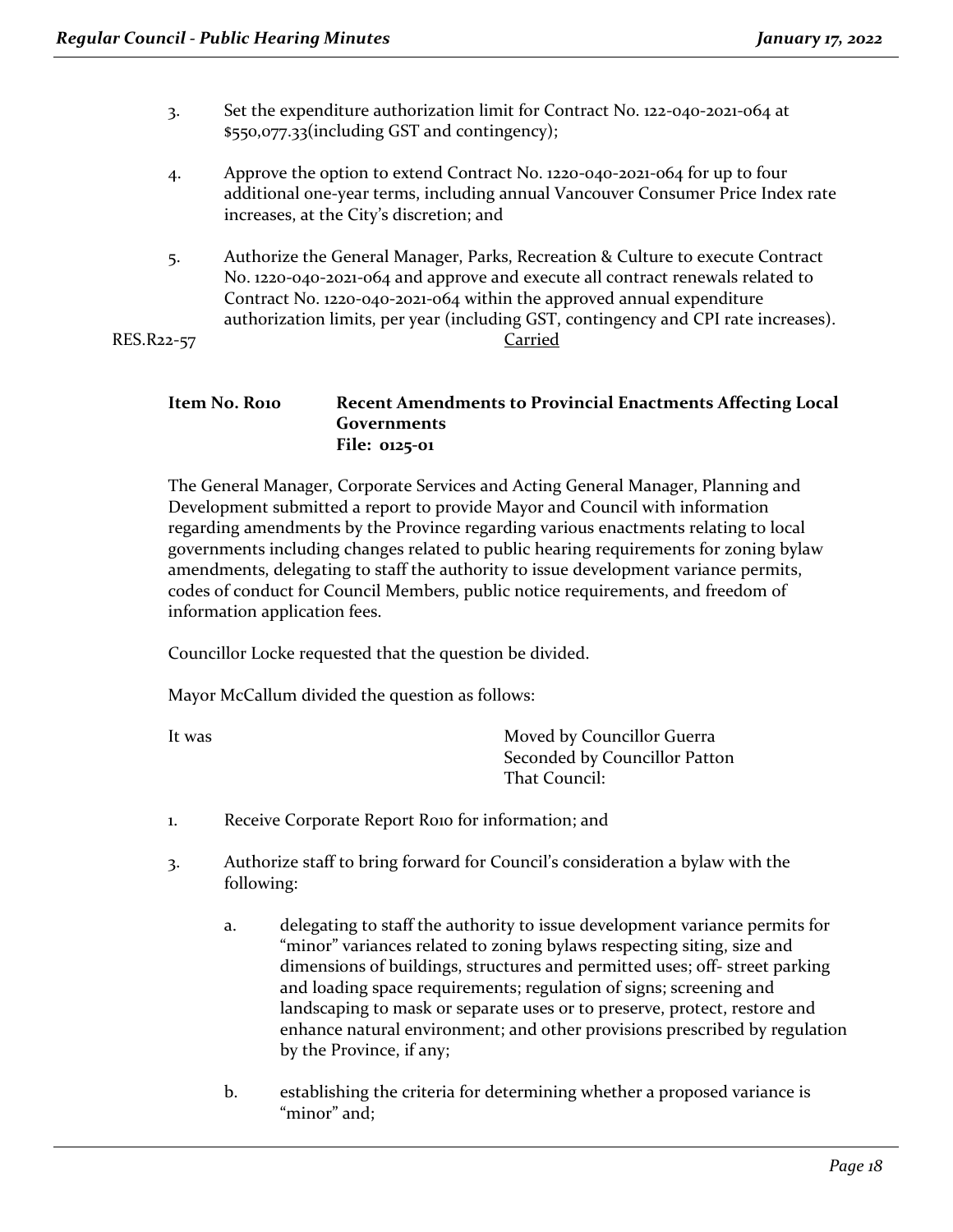| RES.R22-58 | c.           | establishing guidelines the delegate must consider in deciding whether to<br>issue a development variance permit.<br>Carried                                                                                                                                                                                                 |
|------------|--------------|------------------------------------------------------------------------------------------------------------------------------------------------------------------------------------------------------------------------------------------------------------------------------------------------------------------------------|
| It was     |              | Moved by Councillor Guerra<br>Seconded by Councillor Patton<br>That:                                                                                                                                                                                                                                                         |
| 2.         |              | Council authorize staff to bring forward for Council's consideration a bylaw to<br>remove the requirement to hold public hearings when the proposed Zoning Bylaw<br>amendment is:                                                                                                                                            |
|            | a.           | consistent with the Official Community Plan; and                                                                                                                                                                                                                                                                             |
|            | b.           | intended to facilitate a subdivision creating five or fewer new single family<br>residential lots that are consistent with an approved Secondary Plan, and/or<br>consistent with the existing zoning and lot pattern in the immediately<br>surrounding neighbourhood.                                                        |
| RES.R22-59 |              | Carried<br>With Councillors Annis, Hundial and Locke<br>opposed.                                                                                                                                                                                                                                                             |
| It was     |              | Moved by Councillor Guerra<br>Seconded by Councillor Patton<br>That:                                                                                                                                                                                                                                                         |
| 4.         |              | Council authorize staff to bring forward for Council's consideration a bylaw to<br>implement a non-refundable \$10.00 application fee for freedom of information<br>requests in line with the prescribed application fee under section $75(i)(a)$ of the<br>Freedom of Information and Protection of Privacy Act.            |
| RES.R22-60 |              | Carried<br>With Councillors Annis and Locke opposed.                                                                                                                                                                                                                                                                         |
|            | Item No. Ron | Proposed Changes to Unpermitted and Illegal Construction<br>File: 3760-01                                                                                                                                                                                                                                                    |
|            |              | The General Manager, Corporate Services and Acting General Manager, Planning &<br>Development submitted a report to obtain Council endorsement to amend the City's<br>current practices and by-laws with respect to dealing with unpermitted and illegal<br>construction with the proposed approach provided in this report. |

| Moved by Councillor Guerra    |
|-------------------------------|
| Seconded by Councillor Patton |
| That Council:                 |
|                               |

1. Receive Corporate Report Rou for information;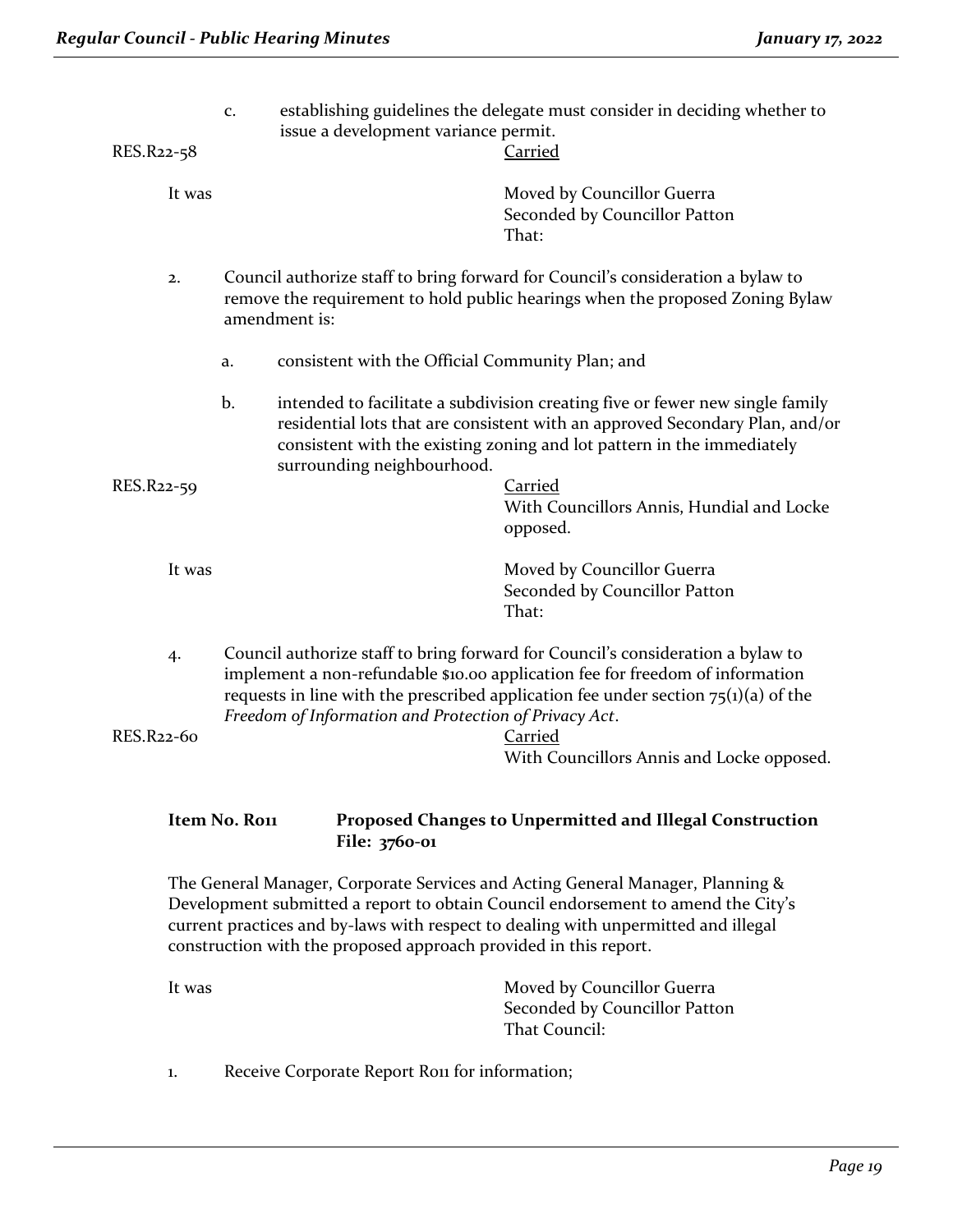- 2. Endorse the proposed changes to the City's current practice to responding to unpermitted and illegal construction, all as described in the report; and
- 3. Direct staff to bring forward the necessary by-law amendments to support this initiative.

RES.R22-61 Carried

#### **Item No. R012 COVID-19: Emergency Operations Centre Update File: 7130-16**

The City Manager submitted a report to provide Council a status update of various actions taken in response to COVID-19 since the last Corporate Report which was provided to Council at the December 6, 2021 Regular Council Public Hearing meeting (a copy of Corporate Report No. R236; 2021 is attached as Appendix "I").

It was **Moved by Councillor Guerra** Seconded by Councillor Patton That Council receive Corporate Report Roi2 for information. RES.R22-62 Carried

#### **Item No. R013 Surrey Housing Needs Report – Update on City Actions File: 4815-01**

The Acting General Manager, Planning & Development submitted a report to provide Council with an update on areas where the City plays a key role in addressing housing need in the region and the City's actions relative to addressing housing needs in Surrey, as well as to seek approval to submit the Surrey Housing Needs Report to the Union of BC Municipalities. This Corporate Report also proposes that Council authorize staff to use the Report to inform future planning processes and policies.

| It was | Moved by Councillor Guerra    |
|--------|-------------------------------|
|        | Seconded by Councillor Patton |
|        | That Council:                 |

- 1. Receive Corporate Report Ro13 for information;
- 2. Authorize staff to use the Housing Needs Report to inform planning processes and policies including:
	- a. Future updates to the Official Community Plan;
	- b. Land use plans along the Surrey-Langley Skytrain Corridor Planning Area, and specifically the shared objective of the Province, TransLink and the City of facilitating the development of affordable housing along this transportation corridor;
	- c. Other land use plans and policies relative to housing;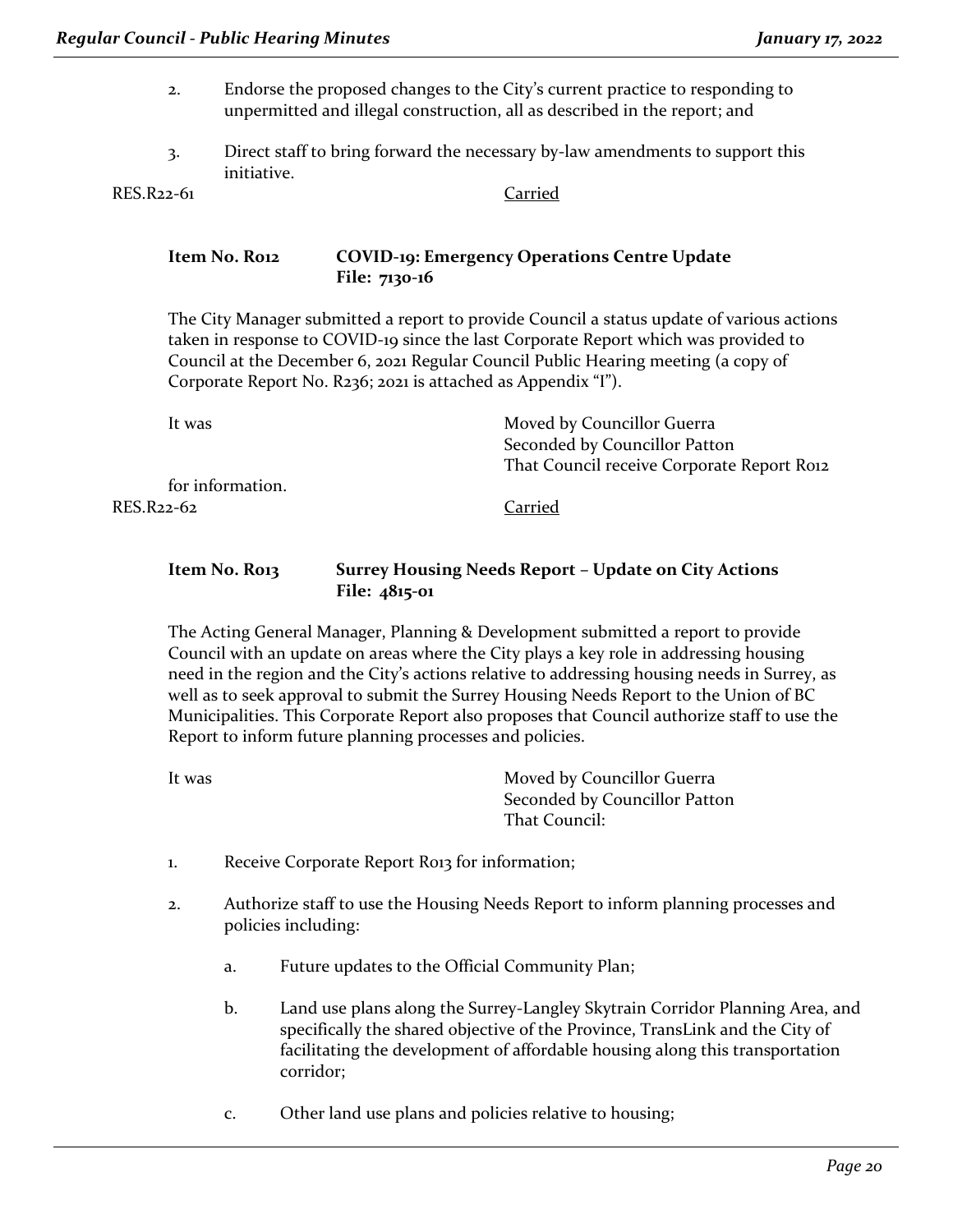- d. New housing policies, innovative housing programs and regulations related to issues, such as facilitating affordable rental housing, family-friendly housing, and/or adaptable housing;
- e. Future housing action plans and strategies.

and report back to Council with an update on these efforts; and

3. Authorize staff to submit a copy of the Corporate Report, including the attached Surrey Housing Needs Report, and related Council resolution to the Union of BC Municipalities.

RES.R22-63 Carried

Council directed staff to append the two Housing Needs reports (2022-R013 and 2021-R230) and that the final report be provided to Council prior to being submitted to the Union of BC Municipalities.

#### **H. BYLAWS AND PERMITS**

#### **BUSINESS ARISING OUT OF THE PUBLIC HEARING**

| 1.         | 7921-0240-00<br>Owner: H. Warich, R. Warich, J. Bassi, S. Gill<br>Agent: Gursimer Design & Management Inc. (Nirvair Singh)<br>residential lots.<br>Council direction received December 6, 2021 | "Surrey Zoning Bylaw, 1993, No. 12000, Amendment Bylaw, 2021, No. 20530"<br>RA to $RF - 19045 - 60B$ Avenue – to allow subdivision into five single-family                                  |
|------------|------------------------------------------------------------------------------------------------------------------------------------------------------------------------------------------------|---------------------------------------------------------------------------------------------------------------------------------------------------------------------------------------------|
| RES.R22-64 | It was<br>Amendment Bylaw, 2021, No. 20530" pass its third reading.                                                                                                                            | Moved by Councillor Guerra<br>Seconded by Councillor Patton<br>That "Surrey Zoning Bylaw, 1993, No. 12000,<br><b>Carried</b>                                                                |
|            | Development Variance Permit No. 7921-0240-00<br>19045 - 60B Avenue – to reduce the minimum lot width from 15 metres to<br>14.4 metres for proposed Lots 1 and 2.                               |                                                                                                                                                                                             |
|            | It was<br>of the associated rezoning bylaw.                                                                                                                                                    | Moved by Councillor Guerra<br>Seconded by Councillor Patton<br>That Council support Development Variance<br>Permit No. 7921-0240-00 and consider issuance of the Permit upon final adoption |
| RES.R22-65 |                                                                                                                                                                                                | Carried                                                                                                                                                                                     |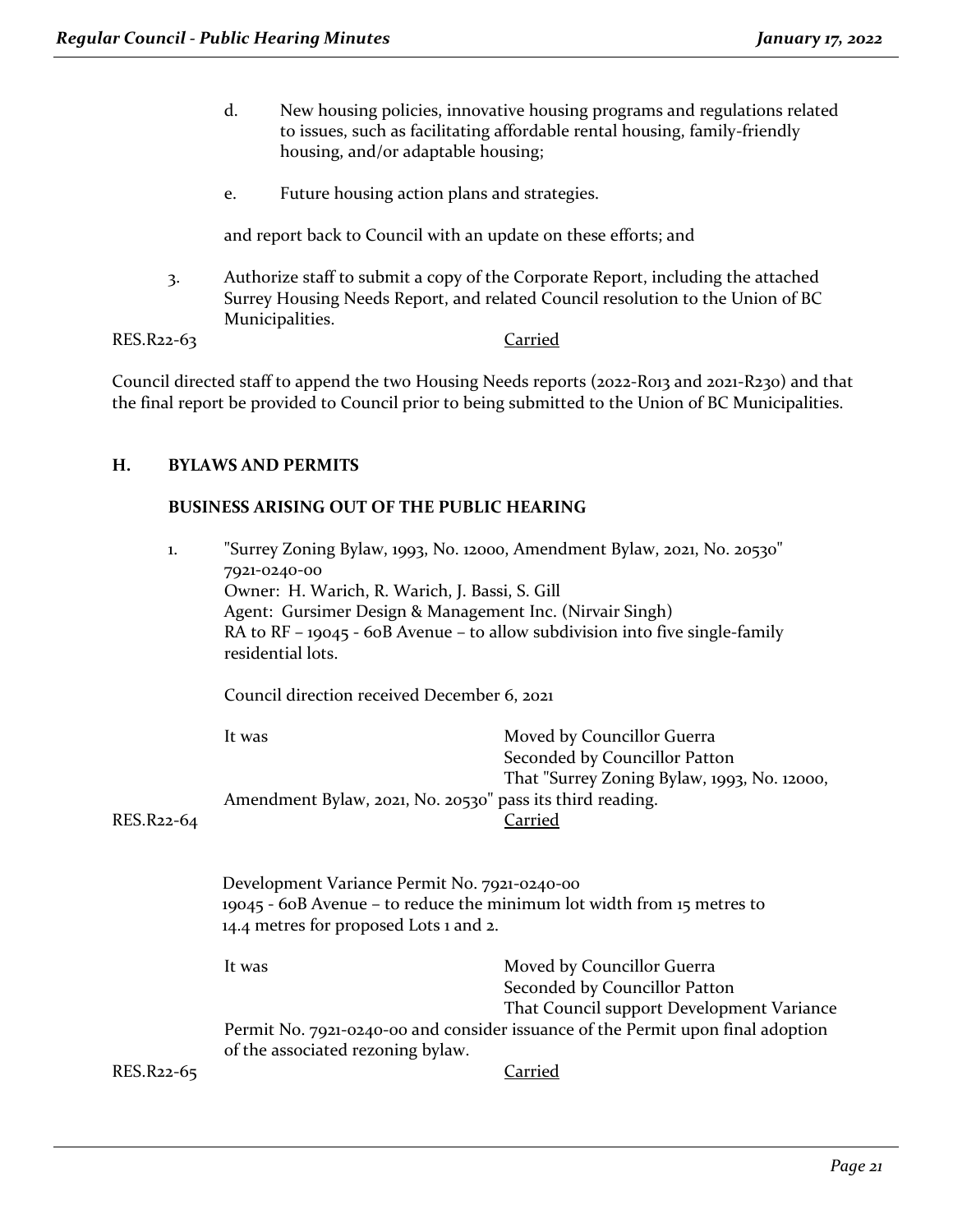| 2.         | 7921-0055-00<br>Owner: R. Ghuman, H. Singh<br>Agent: Westride Engineering & Consulting Ltd. (Dave Kajal)                                                                                     | "Surrey Zoning Bylaw, 1993, No. 12000, Amendment Bylaw, 2021, No. 20540"<br>RF to RF-13 - 12042 - 60B Avenue - to allow subdivision into 3 single-family small lots. |
|------------|----------------------------------------------------------------------------------------------------------------------------------------------------------------------------------------------|----------------------------------------------------------------------------------------------------------------------------------------------------------------------|
|            | Council direction received December 20, 2021                                                                                                                                                 |                                                                                                                                                                      |
|            | It was                                                                                                                                                                                       | Moved by Councillor Guerra<br>Seconded by Councillor Patton<br>That "Surrey Zoning Bylaw, 1993, No. 12000,                                                           |
| RES.R22-66 | Amendment Bylaw, 2021, No. 20540" pass its third reading.                                                                                                                                    | <b>Carried</b>                                                                                                                                                       |
|            | Development Variance Permit No. 7921-0055-00<br>the front (north) lot line for proposed Lots 1 to 3.                                                                                         | 12042 - 60B Avenue - to vary the basement access and basement well requirements<br>to permit basement access and basement well between the principal building and    |
|            | It was                                                                                                                                                                                       | Moved by Councillor Guerra<br>Seconded by Councillor Patton<br>That Council support Development Variance                                                             |
|            | of the associated rezoning bylaw.                                                                                                                                                            | Permit No. 7921-0055-00 and consider issuance of the Permit upon final adoption                                                                                      |
| RES.R22-67 |                                                                                                                                                                                              | <b>Carried</b>                                                                                                                                                       |
| 3.         | No. 20536"<br>7921-0006-00<br>Owner: Owners of Strata Plan NWS1981, 1187966 B.C. Ltd.<br>(Director Information: Dong Di Li, Austin Yue Ming Zhang)<br>Agent: Architect AIBC AAA (Nadia Said) | "Surrey Official Community Plan Bylaw, 2013, No. 18020, Amendment Bylaw, 2021,<br>To amend Table 7a: Land Use Designation Exceptions by adding a site specific       |
|            | permission for the properties located at 10294 and 10302 City Parkway to permit a<br>density up to 11.2 FAR                                                                                  |                                                                                                                                                                      |
|            | Council direction received December 20, 2021                                                                                                                                                 |                                                                                                                                                                      |
|            | It was                                                                                                                                                                                       | Moved by Councillor Guerra<br>Seconded by Councillor Patton<br>That "Surrey Official Community Plan Bylaw,                                                           |
| RES.R22-68 |                                                                                                                                                                                              | 2013, No. 18020, Amendment Bylaw, 2021, No. 20536" pass its third reading.<br><b>Carried</b>                                                                         |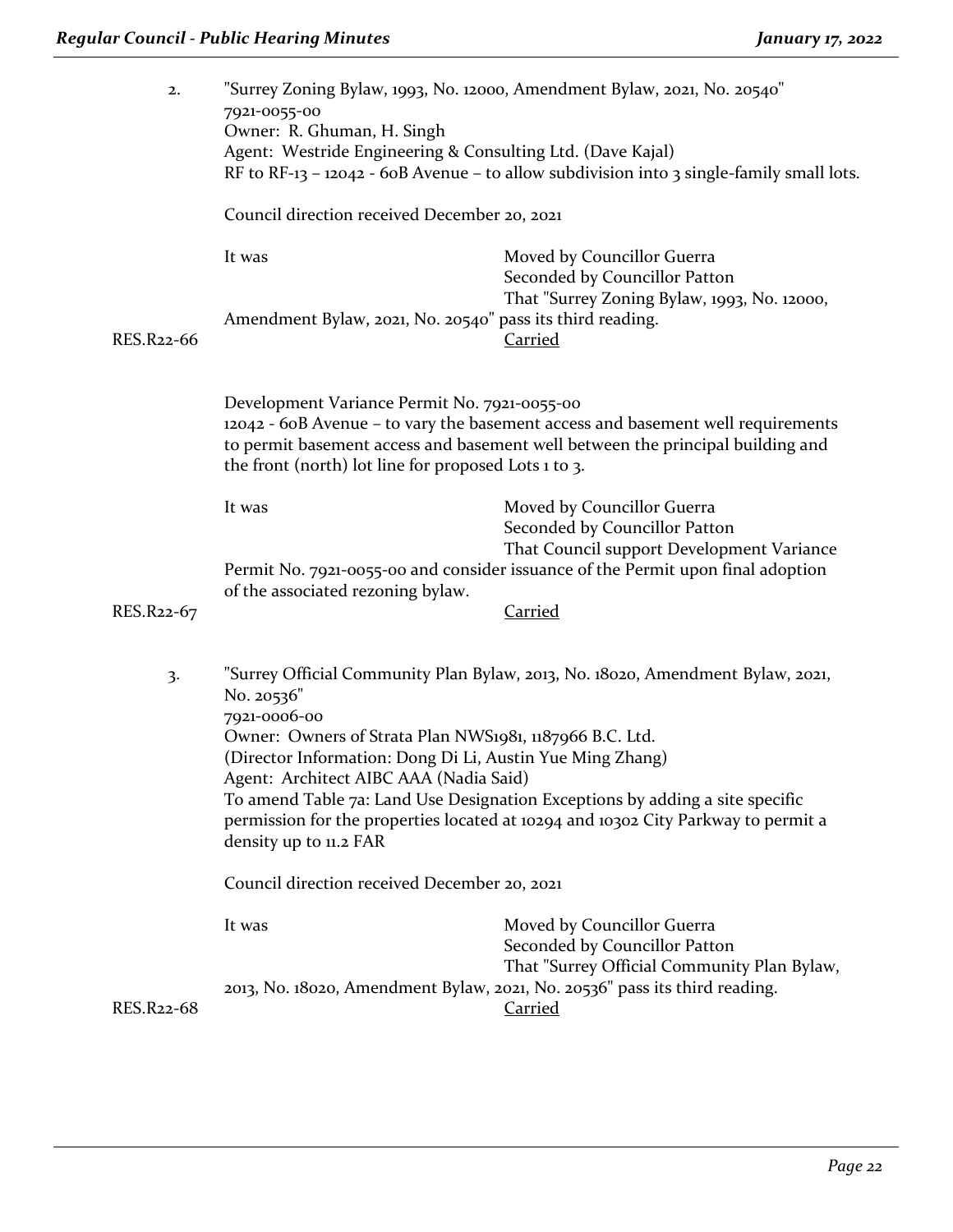|            | "Surrey Comprehensive Development Zone 38 (CD 38), Bylaw, 2021, No. 20537"<br>C-8 to CD - 10294 and 10302 City Parkway - to permit the development of<br>50-storey mixed-use tower, including an 8-storey commercial/office podium, and<br>429 market residential dwelling units.                                                    |                                                                                                                                                                                                                                                                                                                      |  |
|------------|--------------------------------------------------------------------------------------------------------------------------------------------------------------------------------------------------------------------------------------------------------------------------------------------------------------------------------------|----------------------------------------------------------------------------------------------------------------------------------------------------------------------------------------------------------------------------------------------------------------------------------------------------------------------|--|
|            | Council direction received December 20, 2021                                                                                                                                                                                                                                                                                         |                                                                                                                                                                                                                                                                                                                      |  |
|            | It was<br>Zone 38 (CD 38), Bylaw, 2021, No. 20537" pass its third reading.                                                                                                                                                                                                                                                           | Moved by Councillor Guerra<br>Seconded by Councillor Patton<br>That "Surrey Comprehensive Development<br><b>Carried</b>                                                                                                                                                                                              |  |
| RES.R22-69 |                                                                                                                                                                                                                                                                                                                                      |                                                                                                                                                                                                                                                                                                                      |  |
| 4.         | No. 20415"                                                                                                                                                                                                                                                                                                                           | "Surrey Official Community Plan Bylaw, 2013, No. 18020, Amendment Bylaw, 2021,                                                                                                                                                                                                                                       |  |
|            | 7920-0244-00, 7920-0244-01<br>Agent: Weststone Group (Kim Maust)                                                                                                                                                                                                                                                                     | Owner: Weststone One King George Developments Ltd., Weststone Two King<br>George Developments Ltd., Weststone Three King George Developments Ltd.<br>To amend Figure 3: General Land Use Designations from Multiple Residential to<br>Central Business District and Figure 16: Central Business Densities to include |  |
|            | property located at 9525 King George Boulevard as 3.5 FAR.                                                                                                                                                                                                                                                                           |                                                                                                                                                                                                                                                                                                                      |  |
|            | Council direction received July 12, 2021                                                                                                                                                                                                                                                                                             |                                                                                                                                                                                                                                                                                                                      |  |
|            | It was                                                                                                                                                                                                                                                                                                                               | Moved by Councillor Guerra<br>Seconded by Councillor Patton<br>That "Surrey Official Community Plan Bylaw,<br>2013, No. 18020, Amendment Bylaw, 2021, No. 20415" pass its third reading.<br><b>Carried</b>                                                                                                           |  |
| RES.R22-70 |                                                                                                                                                                                                                                                                                                                                      |                                                                                                                                                                                                                                                                                                                      |  |
|            | "Surrey Zoning Bylaw, 1993, No. 12000, Amendment Bylaw, 2021, No. 20416"<br>$CTA$ to $CD - 9525$ King George Boulevard – to permit the phased development of<br>three buildings in City Centre, including one 37-storey mixed-use tower, one<br>30-storey high rise residential tower, and one 12-storey mid-rise residential tower. |                                                                                                                                                                                                                                                                                                                      |  |
|            | Council direction received July 12, 2021                                                                                                                                                                                                                                                                                             |                                                                                                                                                                                                                                                                                                                      |  |
|            | It was                                                                                                                                                                                                                                                                                                                               | Moved by Councillor Guerra<br>Seconded by Councillor Patton                                                                                                                                                                                                                                                          |  |
| RES.R22-71 | Amendment Bylaw, 2021, No. 20416" pass its third reading.                                                                                                                                                                                                                                                                            | That "Surrey Zoning Bylaw, 1993, No. 12000,<br><b>Carried</b>                                                                                                                                                                                                                                                        |  |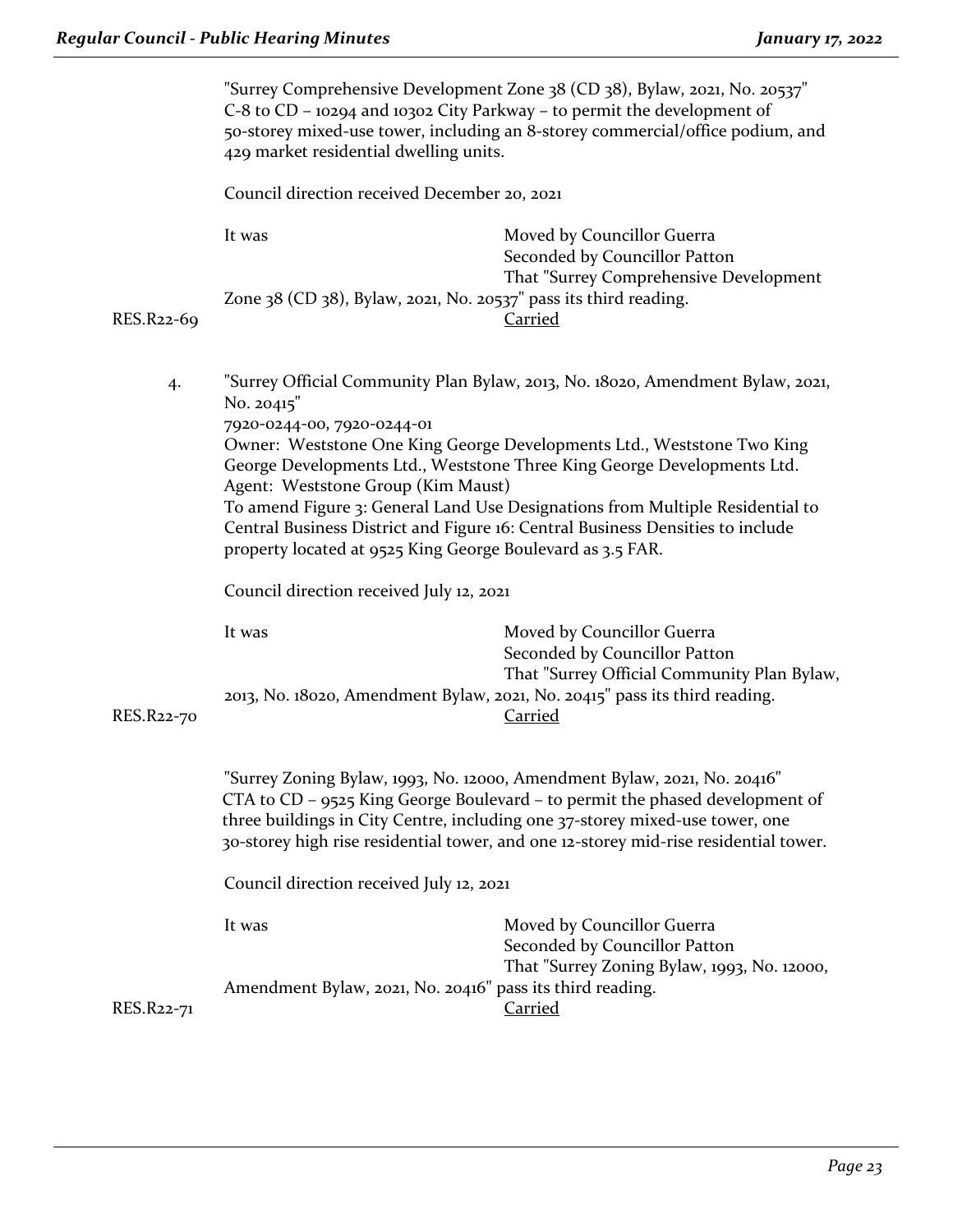| 5.         | "Surrey Zoning Bylaw, 1993, No. 12000, Amendment Bylaw, 2021, No. 20546"<br>7918-0392-00<br>Owner: Beta Enterprises Ltd.<br>Agent: Lovick Scott Architects Ltd. (Andrea Scott)<br>IL-1 and CHI to CHI - 12788 King George Boulevard - to allow for the development<br>of a drive-through restaurant.                                                                                                                                  |                                                                                                                                                                       |
|------------|---------------------------------------------------------------------------------------------------------------------------------------------------------------------------------------------------------------------------------------------------------------------------------------------------------------------------------------------------------------------------------------------------------------------------------------|-----------------------------------------------------------------------------------------------------------------------------------------------------------------------|
|            | Council direction received December 20, 2021                                                                                                                                                                                                                                                                                                                                                                                          |                                                                                                                                                                       |
|            | It was                                                                                                                                                                                                                                                                                                                                                                                                                                | Moved by Councillor Guerra<br>Seconded by Councillor Patton                                                                                                           |
| RES.R22-72 | Amendment Bylaw, 2021, No. 20546" pass its third reading.                                                                                                                                                                                                                                                                                                                                                                             | That "Surrey Zoning Bylaw, 1993, No. 12000,<br>Carried                                                                                                                |
|            | Development Variance Permit No. 7918-0392-00<br>12788 King George Boulevard - to reduce the minimum front yard (north) setback<br>of the CHI Zone from 7.5 metres to 7.3 metres to the principal building face; to<br>reduce the minimum flanking street side yard (east) building setback from<br>7.5 metres to 6.7 metres to allow for an architectural feature and from 7.5 metre to<br>7.3 metres to the principal building face. |                                                                                                                                                                       |
|            | It was                                                                                                                                                                                                                                                                                                                                                                                                                                | Moved by Councillor Guerra<br>Seconded by Councillor Patton                                                                                                           |
| RES.R22-73 | of the associated rezoning bylaw.                                                                                                                                                                                                                                                                                                                                                                                                     | That Council support Development Variance<br>Permit No. 7918-0392-00 and consider issuance of the Permit upon final adoption<br><b>Carried</b>                        |
| 6.         | 7920-0241-00<br>Owner: A. Brar, J. Brar, K. Brar<br>Agent: Hub Engineering Inc. (Mike Kompter)                                                                                                                                                                                                                                                                                                                                        | "Surrey Zoning Bylaw, 1993, No. 12000, Amendment Bylaw, 2021, No. 20535"<br>RA to RF-13 - 6445 - 138 Street - to allow subdivision into two single family small lots. |
|            | Council direction received December 6, 2021                                                                                                                                                                                                                                                                                                                                                                                           |                                                                                                                                                                       |
|            | It was                                                                                                                                                                                                                                                                                                                                                                                                                                | Moved by Councillor Guerra<br>Seconded by Councillor Patton<br>That "Surrey Zoning Bylaw, 1993, No. 12000,                                                            |
| RES.R22-74 | Amendment Bylaw, 2021, No. 20535" pass its third reading.                                                                                                                                                                                                                                                                                                                                                                             | Carried                                                                                                                                                               |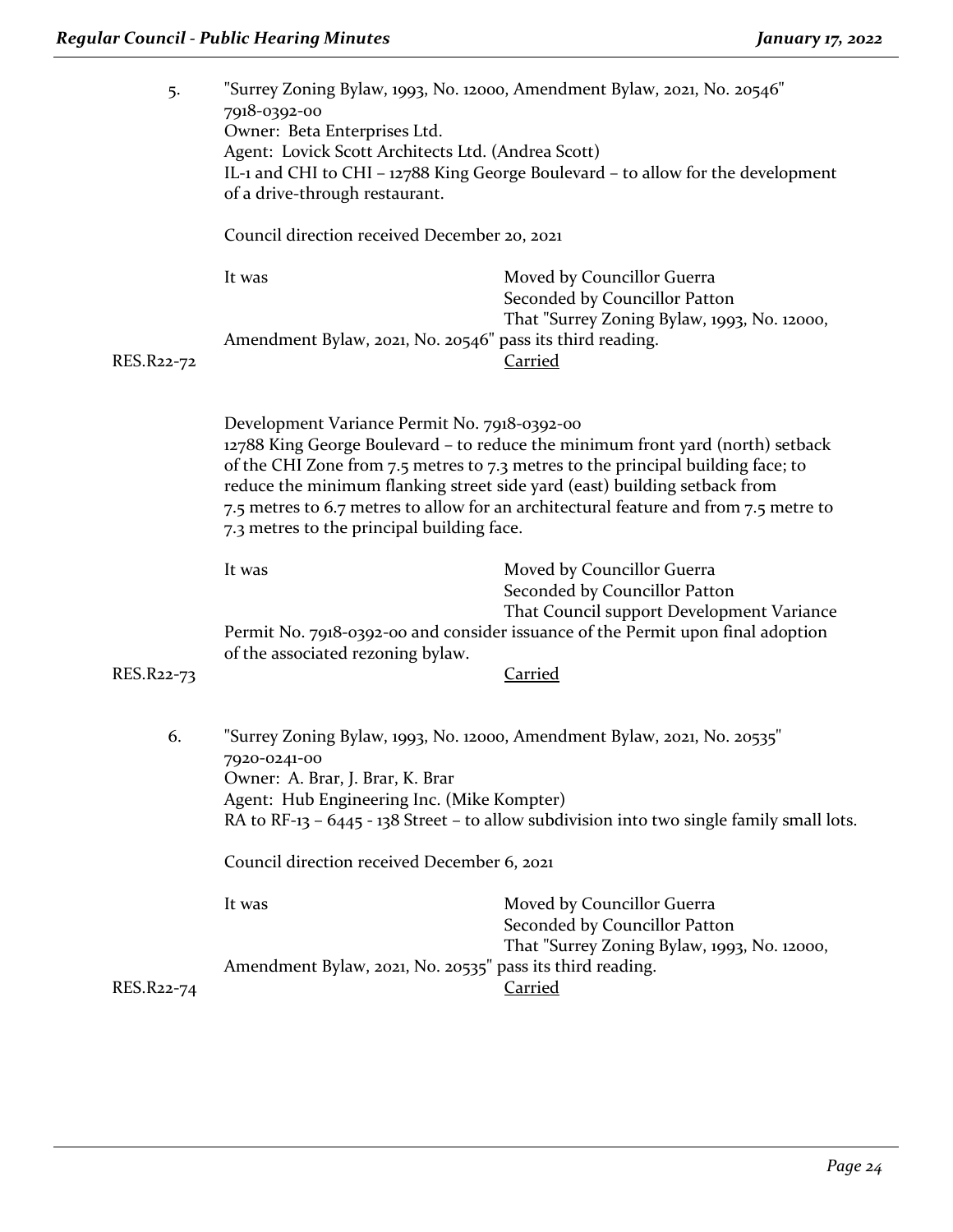|            | Development Variance Permit No. 7920-0241-00                                                                                                               |                                                                                                                                                          |  |
|------------|------------------------------------------------------------------------------------------------------------------------------------------------------------|----------------------------------------------------------------------------------------------------------------------------------------------------------|--|
|            | 6445 - 138 Street - to reduce the minimum setback distance for a Class A natural<br>stream from 30 metres as measured from the top of bank to a minimum of |                                                                                                                                                          |  |
|            | to metres as measured from top of bank.                                                                                                                    |                                                                                                                                                          |  |
|            | It was                                                                                                                                                     | Moved by Councillor Guerra<br>Seconded by Councillor Patton<br>That Council support Development Variance                                                 |  |
|            | of the associated rezoning bylaw.                                                                                                                          | Permit No. 7920-0241-00 and consider issuance of the Permit upon final adoption                                                                          |  |
| RES.R22-75 |                                                                                                                                                            | <b>Carried</b>                                                                                                                                           |  |
|            |                                                                                                                                                            |                                                                                                                                                          |  |
| 7.         | 7921-0013-00                                                                                                                                               | "Surrey Zoning Bylaw, 1993, No. 12000, Amendment Bylaw, 2021, No. 20539"                                                                                 |  |
|            | Owner: K. Yong, V. Mann, 1160004 B.C. Ltd.                                                                                                                 |                                                                                                                                                          |  |
|            | (Director Information: Baljinder S Parmar, Gurpreet K Sidhu)<br>Agent: Hub Engineering Inc. (Mike Kompter)                                                 |                                                                                                                                                          |  |
|            | single-family small lots.                                                                                                                                  | RA to RF $-6844$ , $6854$ and $6864 - 147$ Street - to allow subdivision into thirteen                                                                   |  |
|            | Council direction received December 20, 2021                                                                                                               |                                                                                                                                                          |  |
|            | It was                                                                                                                                                     | Moved by Councillor Guerra<br>Seconded by Councillor Patton<br>That "Surrey Zoning Bylaw, 1993, No. 12000,                                               |  |
| RES.R22-76 | Amendment Bylaw, 2021, No. 20539" pass its third reading.                                                                                                  | Carried                                                                                                                                                  |  |
| 8.         | No. 20547"<br>7919-0371-00                                                                                                                                 | "Surrey Official Community Plan Bylaw, 2013, No. 18020, Amendment Bylaw, 2021,                                                                           |  |
|            | Owner: George Eighty3 Properties Ltd.<br>Agent: Matthew Cheng Architect Inc. (Matthew Cheng)                                                               | To amend the OCP Figure 3: General Land Use Designations from Urban to<br>Multiple Residential and Table 7a: Land Use Designation Exceptions by adding a |  |
|            | 8345 - 135A Street to permit a density up to 2.21 FAR.                                                                                                     | site specific permission for properties located at 8293 King George Boulevard and                                                                        |  |
|            | Council direction received December 20, 2021                                                                                                               |                                                                                                                                                          |  |
|            | It was                                                                                                                                                     | Moved by Councillor Guerra<br>Seconded by Councillor Patton                                                                                              |  |
| RES.R22-77 |                                                                                                                                                            | That "Surrey Official Community Plan Bylaw,<br>2013, No. 18020, Amendment Bylaw, 2021, No. 20547" pass its third reading.<br><b>Carried</b>              |  |
|            |                                                                                                                                                            |                                                                                                                                                          |  |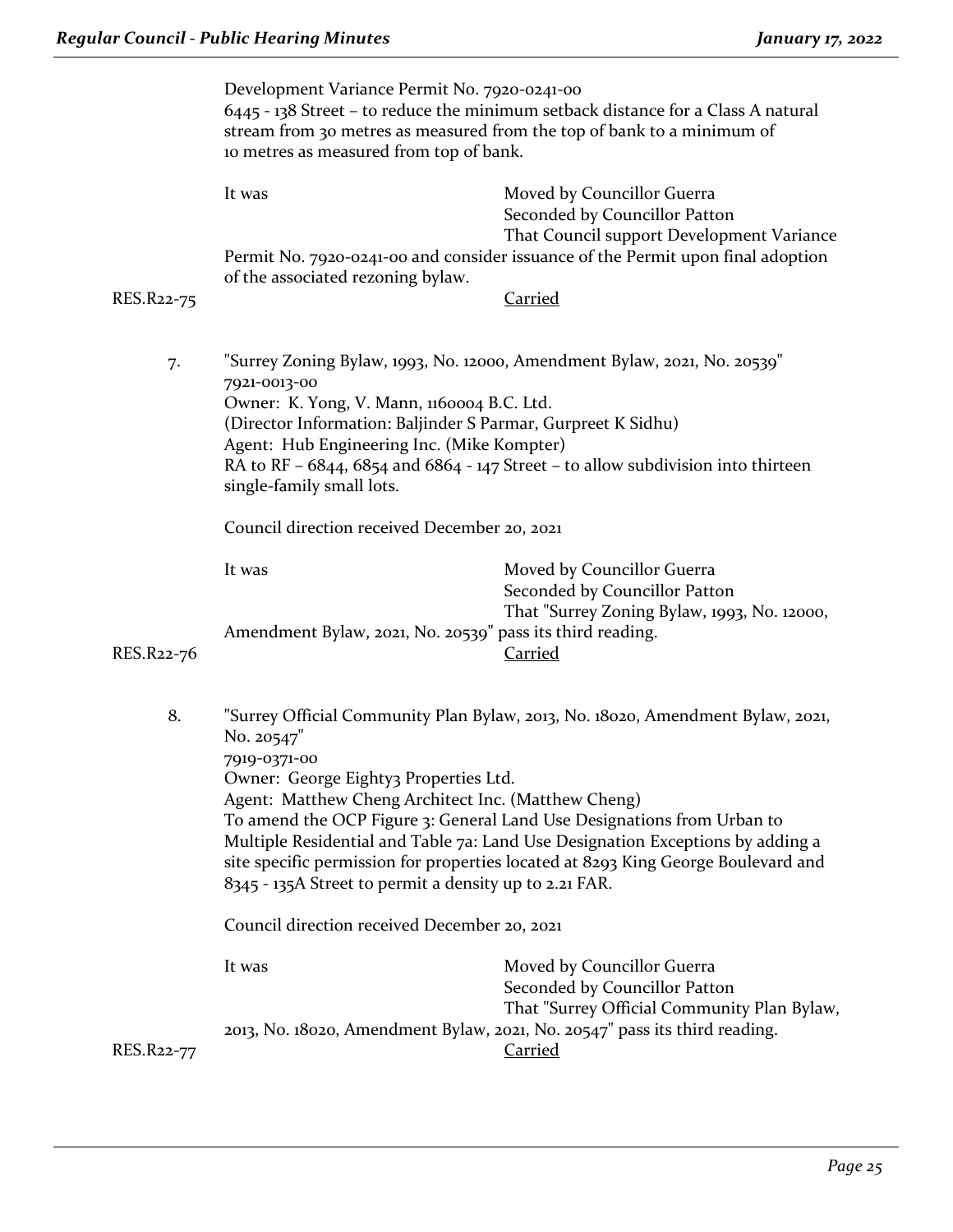|            | "Surrey Comprehensive Development Zone 39 (CD 39), Bylaw, 2021, No. 20548"<br>CTA to CD - 8293 King George Boulevard and 8345 - 135A Street - to permit the<br>development of 3 residential buildings with a total of 290 units for the proposed<br>western lot of the subject site. |                                                                                                                                                                                                                                                   |
|------------|--------------------------------------------------------------------------------------------------------------------------------------------------------------------------------------------------------------------------------------------------------------------------------------|---------------------------------------------------------------------------------------------------------------------------------------------------------------------------------------------------------------------------------------------------|
|            | Council direction received December 20, 2021                                                                                                                                                                                                                                         |                                                                                                                                                                                                                                                   |
|            | It was                                                                                                                                                                                                                                                                               | Moved by Councillor Guerra<br>Seconded by Councillor Patton<br>That "Surrey Comprehensive Development                                                                                                                                             |
| RES.R22-78 | Zone 39 (CD 39), Bylaw, 2021, No. 20548" pass its third reading.                                                                                                                                                                                                                     | <b>Carried</b>                                                                                                                                                                                                                                    |
|            | the proposed eastern lot of the subject site.                                                                                                                                                                                                                                        | "Surrey Comprehensive Development Zone 40 (CD 40), Bylaw, 2021, No. 20549"<br>CTA to CD - 8293 King George Boulevard and 8345 - 135A Street - to permit the<br>development of 123 residential units with commercial units on the ground floor for |
|            | Council direction received December 20, 2021                                                                                                                                                                                                                                         |                                                                                                                                                                                                                                                   |
|            | It was                                                                                                                                                                                                                                                                               | Moved by Councillor Guerra<br>Seconded by Councillor Patton<br>That "Surrey Comprehensive Development                                                                                                                                             |
| RES.R22-79 | Zone 40 (CD 40), Bylaw, 2021, No. 20549" pass its third reading.                                                                                                                                                                                                                     | <b>Carried</b>                                                                                                                                                                                                                                    |
| 9.         | 7916-0192-00<br>Owner: Morgan Grandview Enterprises Group Co Ltd.<br>Agent: Aplin & Martin Consultants Ltd. (Anya Paskovic)<br>lots and 2 greenbelt parcels.                                                                                                                         | "Surrey Zoning Bylaw, 1993, No. 12000, Amendment Bylaw, 2021, No. 20542"<br>RA to RQ - 2982 and 2966 - 164 Street - to allow subdivision into 29 single-family                                                                                    |
|            | Council direction received December 20, 2021                                                                                                                                                                                                                                         |                                                                                                                                                                                                                                                   |
|            | It was                                                                                                                                                                                                                                                                               | Moved by Councillor Guerra<br>Seconded by Councillor Patton<br>That "Surrey Zoning Bylaw, 1993, No. 12000,                                                                                                                                        |
| RES.R22-80 | Amendment Bylaw, 2021, No. 20542" pass its third reading.                                                                                                                                                                                                                            | <b>Carried</b>                                                                                                                                                                                                                                    |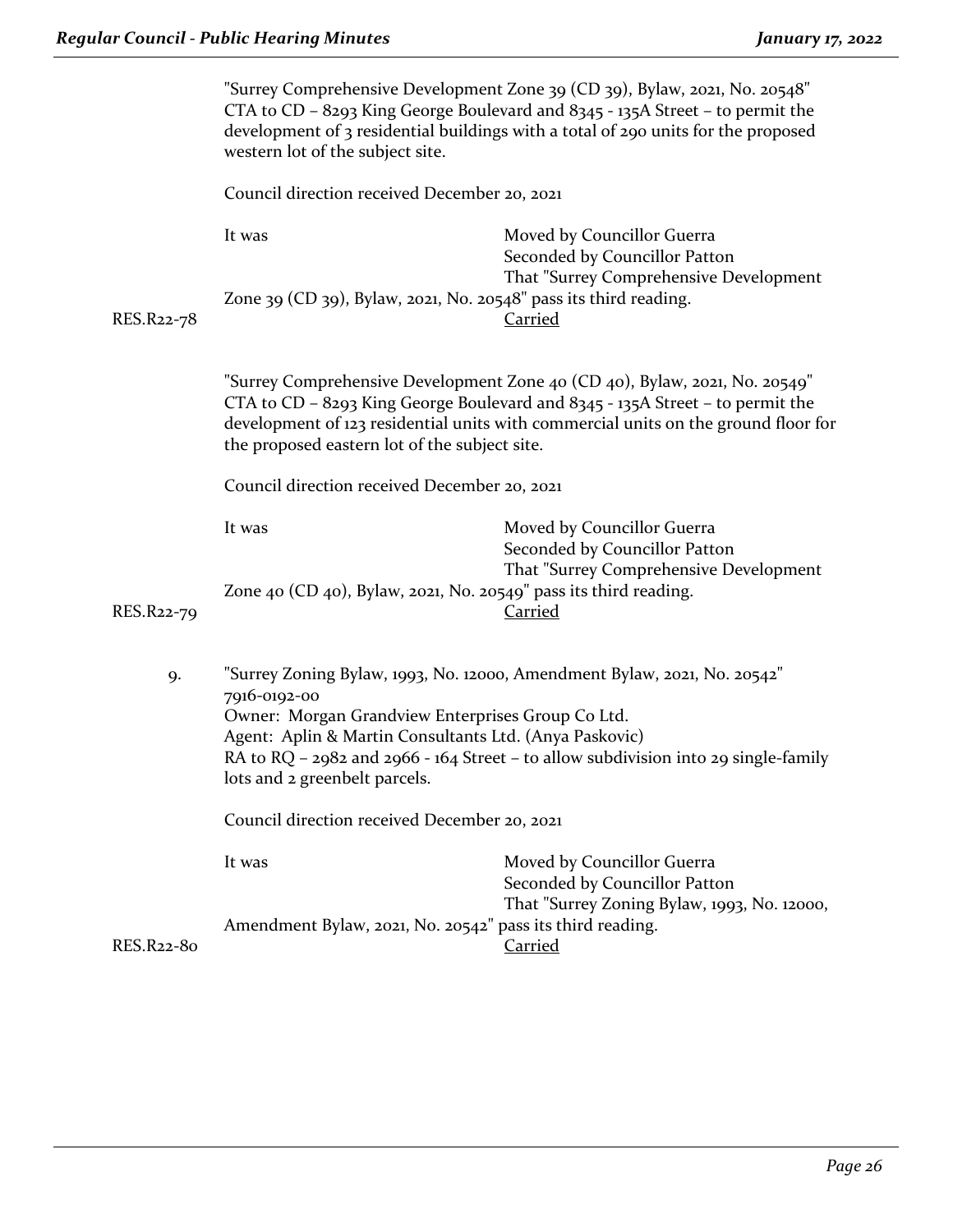| 10.        | 7919-0187-00<br>Owner: Hive Design & Building Ltd.<br>Agent: Aplin & Martin Consultants Ltd. (Samira Khayambashi)<br>with 31 units.<br>Council direction received December 20, 2021 | "Surrey Zoning Bylaw, 1993, No. 12000, Amendment Bylaw, 2021, No. 20538"<br>RF to RM-30 - 15381 and 15391 - 26 Avenue; 2627 and 2641 - 154 Street; 2655<br>Parkway Drive – to permit the development of a townhouse residential complex                                                                                              |
|------------|-------------------------------------------------------------------------------------------------------------------------------------------------------------------------------------|--------------------------------------------------------------------------------------------------------------------------------------------------------------------------------------------------------------------------------------------------------------------------------------------------------------------------------------|
|            | It was                                                                                                                                                                              | Moved by Councillor Guerra                                                                                                                                                                                                                                                                                                           |
| RES.R22-81 | Amendment Bylaw, 2021, No. 20538" pass its third reading.                                                                                                                           | Seconded by Councillor Patton<br>That "Surrey Zoning Bylaw, 1993, No. 12000,<br>Carried                                                                                                                                                                                                                                              |
|            | Development Variance Permit No. 7919-0187-00<br>Building 6.                                                                                                                         | 15381 and 15391 - 26 Avenue; 2627 and 2641 - 154 Street; 2655 Parkway Drive<br>To reduce the minimum side yard setback (west) from 6.0 metres to 4.5 metres to<br>the principal building face of Building 3; and reduce the minimum side yard<br>setback (northwest) from 6.0 metres to 4.5 metres to the principal building face of |
| RES.R22-82 | It was<br>of the associated rezoning bylaw.                                                                                                                                         | Moved by Councillor Guerra<br>Seconded by Councillor Patton<br>That Council support Development Variance<br>Permit No. 7919-0187-00 and consider issuance of the Permit upon final adoption<br><b>Carried</b>                                                                                                                        |
|            |                                                                                                                                                                                     |                                                                                                                                                                                                                                                                                                                                      |
| 11.        | No. 20544"<br>7921-0041-00<br>Owner: M. Tran, J. Tran, H. Hayer, S. Gill, G. Gill<br>Agent: CitiWest Consulting Ltd. (Roger Jawanda)<br>from Suburban to Urban                      | "Surrey Official Community Plan Bylaw, 2013, No. 18020, Amendment Bylaw, 2021,<br>17333 - 100 Avenue and 10038 - 173A Street - to amend the Official Community Plan<br>Figure 3: General Land Use Designations for a property located at 17333 - 100 Avenue                                                                          |
|            | Council direction received December 20, 2021                                                                                                                                        |                                                                                                                                                                                                                                                                                                                                      |
|            | It was                                                                                                                                                                              | Moved by Councillor Guerra<br>Seconded by Councillor Patton<br>That "Surrey Official Community Plan Bylaw,                                                                                                                                                                                                                           |
| RES.R22-83 |                                                                                                                                                                                     | 2013, No. 18020, Amendment Bylaw, 2021, No. 20544" pass its third reading.<br><b>Carried</b>                                                                                                                                                                                                                                         |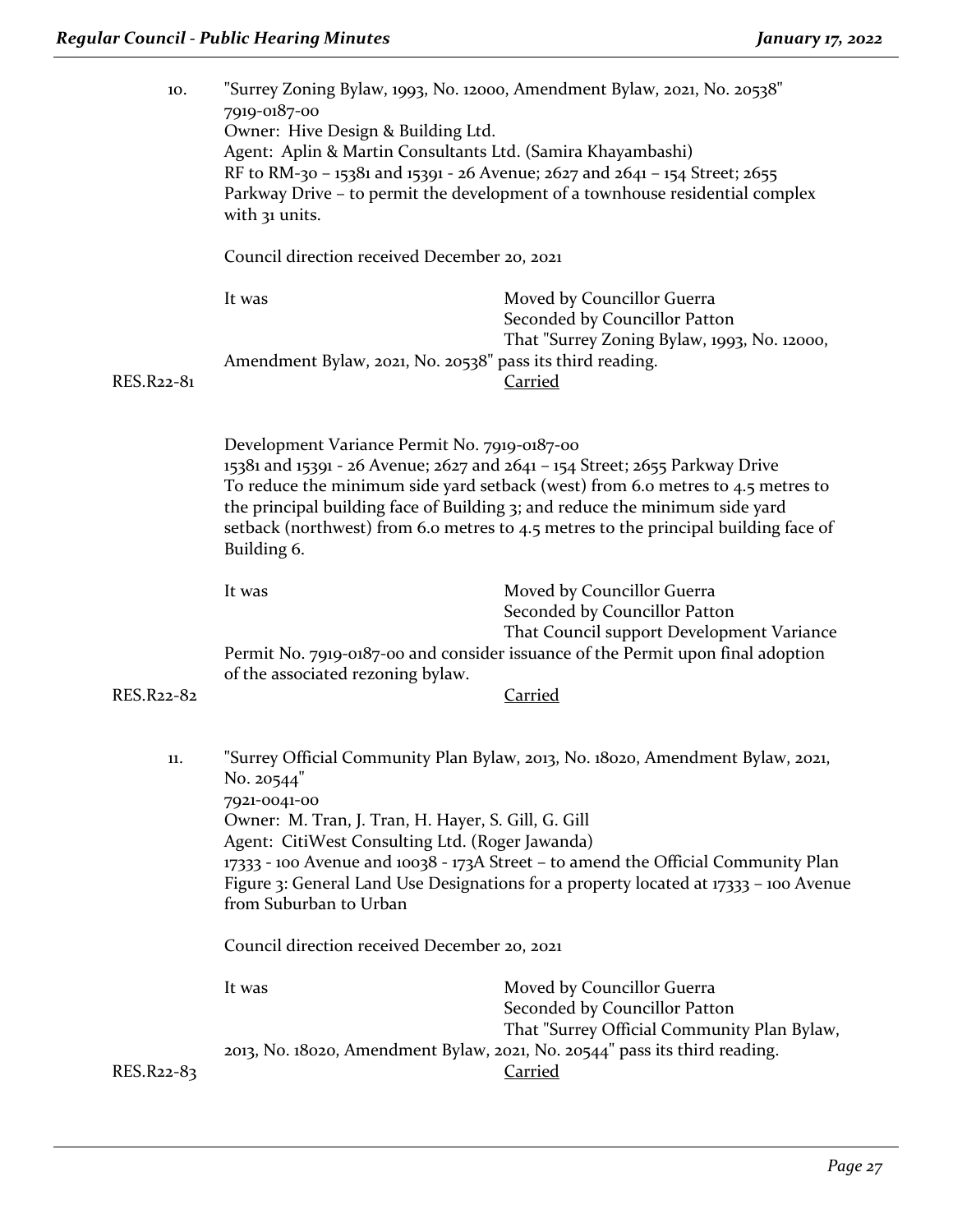|            | "Surrey Zoning Bylaw, 1993, No. 12000, Amendment Bylaw, 2021, No. 20545"<br>RA to RF - 17333 - 100 Avenue - to allow subdivision of the subject site located at<br>17333 - 100 Avenue and 10038 - 173A Street from two into seven single-family<br>residential lots. |                                                                                                                                                                                                                                                                                                                                                                                                                               |
|------------|----------------------------------------------------------------------------------------------------------------------------------------------------------------------------------------------------------------------------------------------------------------------|-------------------------------------------------------------------------------------------------------------------------------------------------------------------------------------------------------------------------------------------------------------------------------------------------------------------------------------------------------------------------------------------------------------------------------|
|            | Council direction received December 20, 2021                                                                                                                                                                                                                         |                                                                                                                                                                                                                                                                                                                                                                                                                               |
|            | It was<br>Amendment Bylaw, 2021, No. 20545" pass its third reading.                                                                                                                                                                                                  | Moved by Councillor Guerra<br>Seconded by Councillor Patton<br>That "Surrey Zoning Bylaw, 1993, No. 12000,                                                                                                                                                                                                                                                                                                                    |
| RES.R22-84 |                                                                                                                                                                                                                                                                      | <b>Carried</b>                                                                                                                                                                                                                                                                                                                                                                                                                |
| 12.        | "Surrey Zoning Bylaw, 1993, No. 12000, Amendment Bylaw, 2021, No. 20541"<br>7921-0085-00<br>Owner: Aqueduct Foundation<br>Agent: Quarry Rock Developments (Harp Saran)<br>RF to RM-30 - 10515 - 155 Street - to permit the development of 33 townhouse<br>units.     |                                                                                                                                                                                                                                                                                                                                                                                                                               |
|            | Council direction received December 20, 2021                                                                                                                                                                                                                         |                                                                                                                                                                                                                                                                                                                                                                                                                               |
| RES.R22-85 | It was<br>Amendment Bylaw, 2021, No. 20541" pass its third reading.                                                                                                                                                                                                  | Moved by Councillor Guerra<br>Seconded by Councillor Patton<br>That "Surrey Zoning Bylaw, 1993, No. 12000,<br><b>Carried</b>                                                                                                                                                                                                                                                                                                  |
|            |                                                                                                                                                                                                                                                                      |                                                                                                                                                                                                                                                                                                                                                                                                                               |
|            | Development Variance Permit No. 7921-0085-00<br>setback.                                                                                                                                                                                                             | 10515 - 155 Street - to reduce the minimum front yard setback (south) from<br>4.5 metres to 3.0 metres to the principal building face; to reduce the minimum rear<br>yard setback (north) from 6.0 metres to 3.0 metres to the principal building face;<br>to reduce the minimum indoor amenity space requirement from $74$ square metres<br>to 51 square metres; and to allow two visitor parking stalls within the building |
|            | It was                                                                                                                                                                                                                                                               | Moved by Councillor Guerra<br>Seconded by Councillor Patton                                                                                                                                                                                                                                                                                                                                                                   |
| RES.R22-86 | of the associated rezoning bylaw.                                                                                                                                                                                                                                    | That Council support Development Variance<br>Permit No. 7921-0085-00 and consider issuance of the Permit upon final adoption<br><b>Carried</b>                                                                                                                                                                                                                                                                                |
|            |                                                                                                                                                                                                                                                                      |                                                                                                                                                                                                                                                                                                                                                                                                                               |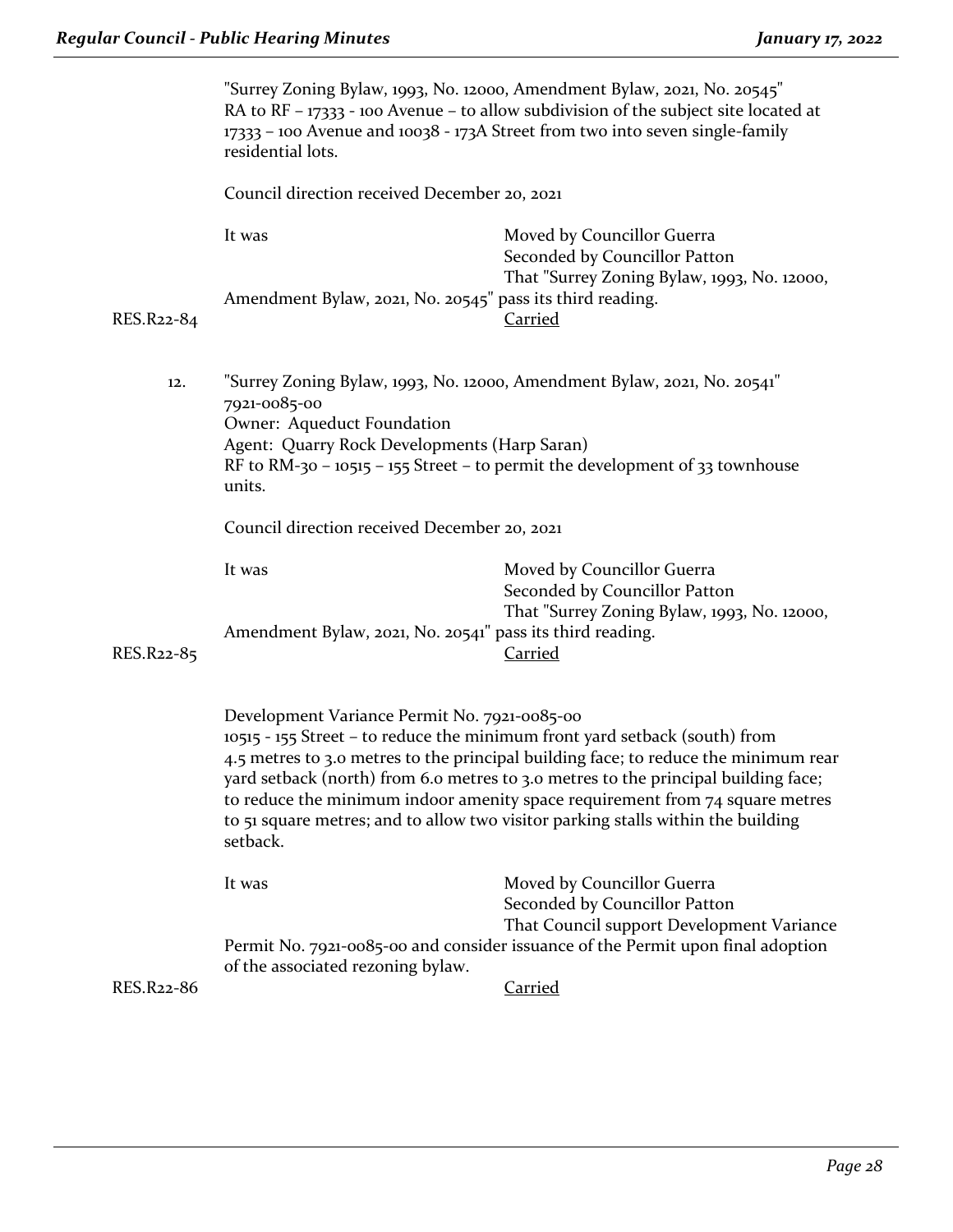| 13.        | "Surrey Zoning Bylaw, 1993, No. 12000, Text Amendment Bylaw, 2021, No. 20543"                                                                                                                                                                                                                                                                                                                              |                                                                                                                              |  |
|------------|------------------------------------------------------------------------------------------------------------------------------------------------------------------------------------------------------------------------------------------------------------------------------------------------------------------------------------------------------------------------------------------------------------|------------------------------------------------------------------------------------------------------------------------------|--|
|            | 7916-0192-00<br>This bylaw amends Surrey Zoning Bylaw 12000, Schedule G to add "Suburban"<br>designated lands to the areas that are subject to the community amenity<br>contributions in accordance with the community specific density bonus policy as<br>described in Planning Application No. 7916-0192-00.                                                                                             |                                                                                                                              |  |
| RES.R22-87 | It was<br>Text Amendment Bylaw, 2021, No. 20543" pass its third reading.                                                                                                                                                                                                                                                                                                                                   | Moved by Councillor Guerra<br>Seconded by Councillor Patton<br>That "Surrey Zoning Bylaw, 1993, No. 12000,<br><b>Carried</b> |  |
|            |                                                                                                                                                                                                                                                                                                                                                                                                            |                                                                                                                              |  |
|            | It was                                                                                                                                                                                                                                                                                                                                                                                                     | Moved by Councillor Guerra<br>Seconded by Councillor Patton<br>That "Surrey Zoning Bylaw, 1993, No. 12000,                   |  |
| RES.R22-88 | Text Amendment Bylaw, 2021, No. 20543" be finally adopted.                                                                                                                                                                                                                                                                                                                                                 | <b>Carried</b>                                                                                                               |  |
| 14.        | "Surrey Zoning Bylaw, 1993, No. 12000, Text Amendment Bylaw, 2021, No. 20551"<br>3900-20-20551 - Regulatory Text Amendment<br>This bylaw restores previous zoning regulations unintentionally modified in single<br>family residential zones during the Phase I Zoning Bylaw Major Update Project<br>and corrects some inadvertent section numbering errors as described in<br>Corporate Report 2021-R245. |                                                                                                                              |  |
|            | It was                                                                                                                                                                                                                                                                                                                                                                                                     | Moved by Councillor Guerra<br>Seconded by Councillor Patton                                                                  |  |
| RES.R22-89 | Text Amendment Bylaw, 2021, No. 20551" pass its third reading.                                                                                                                                                                                                                                                                                                                                             | That "Surrey Zoning Bylaw, 1993, No. 12000,<br><b>Carried</b>                                                                |  |
|            |                                                                                                                                                                                                                                                                                                                                                                                                            |                                                                                                                              |  |
|            | It was                                                                                                                                                                                                                                                                                                                                                                                                     | Moved by Councillor Guerra<br>Seconded by Councillor Patton<br>That "Surrey Zoning Bylaw, 1993, No. 12000,                   |  |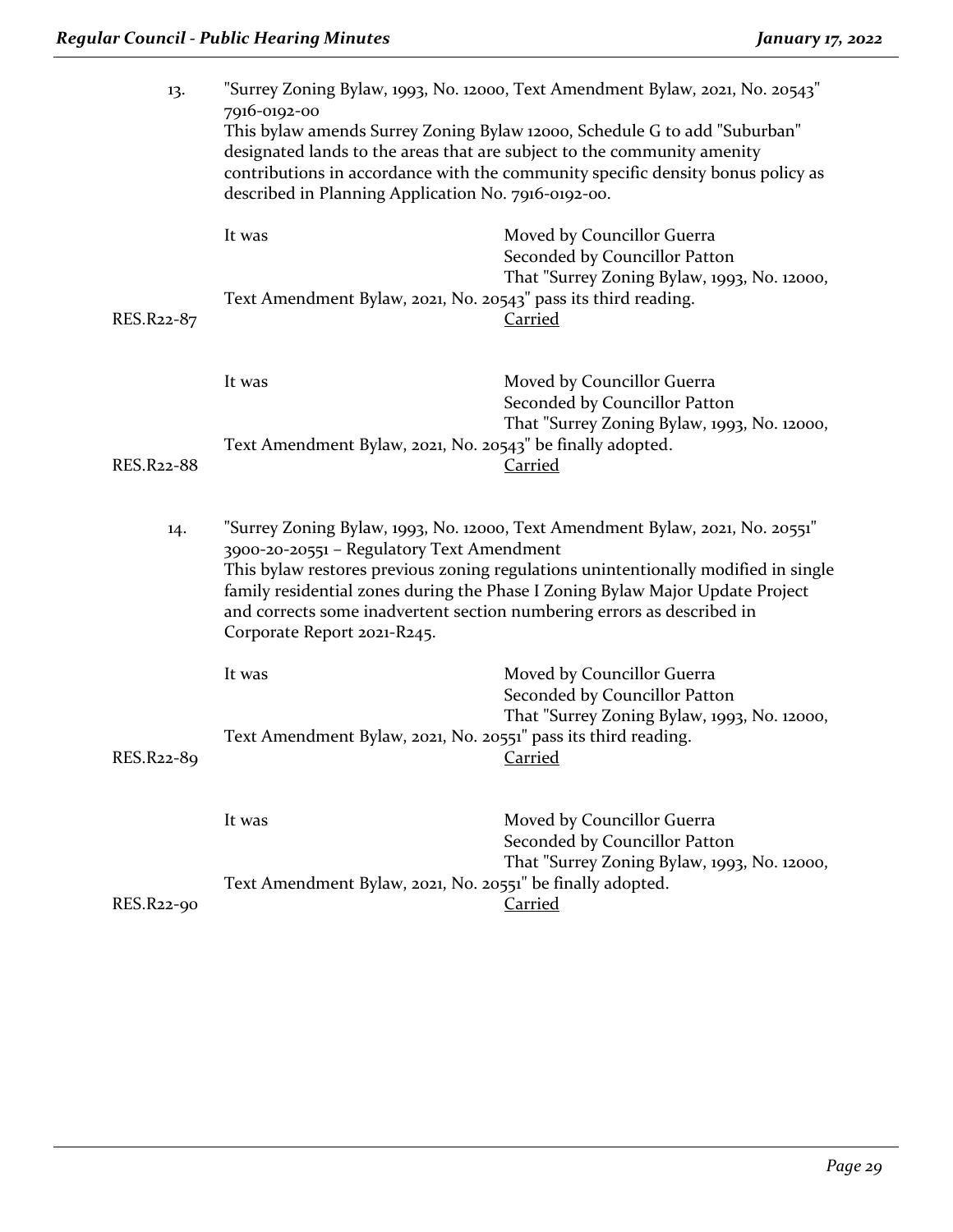### **PERMITS - APPROVAL**

| 15.        | Development Variance Permit No. 7921-0159-00<br>Unit 103, 7938 - 128 Street<br>Owner: 0988866 B.C. Ltd. (Director Information: Ajmer Braich, Harwant S Deol,<br>Kulwant S Dhesi, Sucha S Dhillon, Surjit S Gill, Balwant S Gill, Jassa S Grewal,<br>Iqbal Johal, Hardip Pawa, Kulwant Punia, Avtar S Rana, Amarjit Samra,<br>Gurbir S Sohi)<br>Agent: Mainland Engineering (2007) Corporation (Avnash Banwait)<br>To increase the maximum accessory structure height of the Business Park Zone<br>(IB) from 6 metres to 30.48 metres in order to install a flagpole for the Gurdwara's<br>Nishan Sahib Flag.                                                                         |                                                                                                                         |  |
|------------|--------------------------------------------------------------------------------------------------------------------------------------------------------------------------------------------------------------------------------------------------------------------------------------------------------------------------------------------------------------------------------------------------------------------------------------------------------------------------------------------------------------------------------------------------------------------------------------------------------------------------------------------------------------------------------------|-------------------------------------------------------------------------------------------------------------------------|--|
|            | No concerns had been expressed by abutting property owners prior to the printing<br>of this agenda                                                                                                                                                                                                                                                                                                                                                                                                                                                                                                                                                                                   |                                                                                                                         |  |
| RES.R22-91 | It was<br>Development Variance Permit No. 7921 0159-00.                                                                                                                                                                                                                                                                                                                                                                                                                                                                                                                                                                                                                              | Moved by Councillor Guerra<br>Seconded by Councillor Patton<br>That Council authorize the issuance of<br><b>Carried</b> |  |
| 16.        | Development Variance Permit No. 7921-0255-00<br>14438 - 72 Avenue (14468 - 72 Avenue)<br>Owner: Amson Centre 72 Ltd.<br>Agent: H. Sahota<br>To reduce the minimum setbacks of Comprehensive Development Zone<br>Bylaw 19651 to o metres for the principal buildings, accessory buildings and<br>structures for interior lot lines created by an air space subdivision; and to vary the<br>subdivision requirements to allow air space parcels and the remainder lot to not be<br>subject to Section K.1 with regards to the minimum requirements for lot size, lot<br>width, and lot depth in order to subdivide the residential portion of the site from<br>the commercial portion. |                                                                                                                         |  |
|            | Two pieces of correspondence expressing opposition and one piece of<br>correspondence expressing concerns had been received prior to the printing of this<br>agenda                                                                                                                                                                                                                                                                                                                                                                                                                                                                                                                  |                                                                                                                         |  |
|            | It was                                                                                                                                                                                                                                                                                                                                                                                                                                                                                                                                                                                                                                                                               | Moved by Councillor Guerra<br>Seconded by Councillor Patton<br>That Council authorize the issuance of                   |  |
| RES.R22-92 | Development Variance Permit No. 7921-0255-00.                                                                                                                                                                                                                                                                                                                                                                                                                                                                                                                                                                                                                                        | <b>Carried</b>                                                                                                          |  |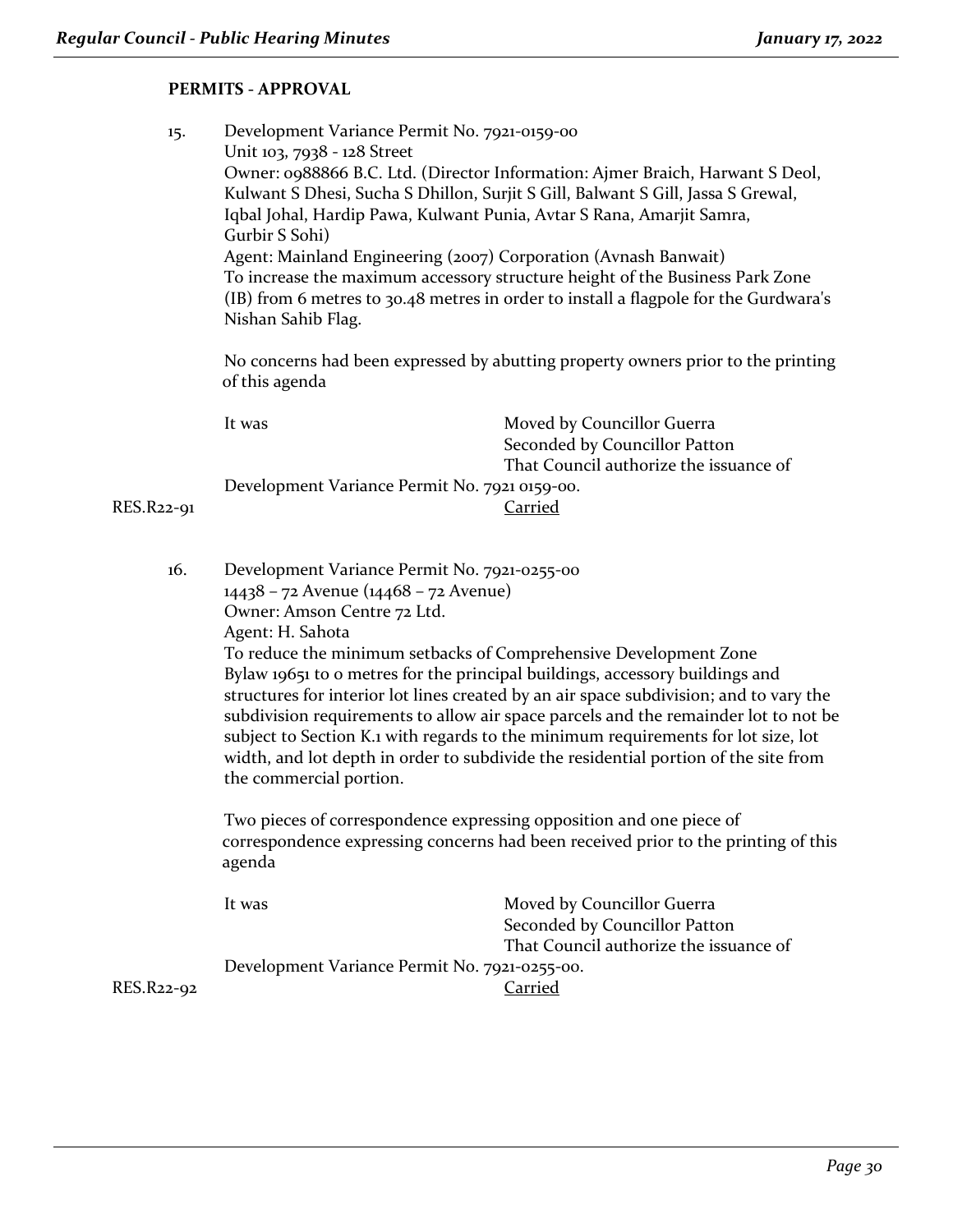#### **INTRODUCTIONS**

| 17.        | "Surrey Close and Remove the Dedication of Highway of Portion of Road Adjacent<br>to 17146 and 17141 - oA Avenue, Bylaw, 2022, No. 20476"<br>3900-20-20476 - Council Initiative<br>A bylaw to remove the dedication of a 438.0 square metre portion of unopened<br>road allowance to facilitate consolidation with the adjacent lands under<br>Development Application No. 7919-0255-00. In accordance with the Community<br>Charter, SBC 2003, c.26, as amended, approval of the disposition of the road will be<br>considered by City Council at a later date. |                                                                                                                                                                                       |  |
|------------|------------------------------------------------------------------------------------------------------------------------------------------------------------------------------------------------------------------------------------------------------------------------------------------------------------------------------------------------------------------------------------------------------------------------------------------------------------------------------------------------------------------------------------------------------------------|---------------------------------------------------------------------------------------------------------------------------------------------------------------------------------------|--|
|            | Council direction received November 8, 2021<br>Corporate Report Item No. 2021-R210                                                                                                                                                                                                                                                                                                                                                                                                                                                                               |                                                                                                                                                                                       |  |
|            | It was                                                                                                                                                                                                                                                                                                                                                                                                                                                                                                                                                           | Moved by Councillor Guerra<br>Seconded by Councillor Patton<br>That "Surrey Close and Remove the<br>Dedication of Highway of Portion of Road Adjacent to 17146 and 17141 - oA Avenue, |  |
| RES.R22-93 | Bylaw, 2022, No. 20476" pass its first reading.                                                                                                                                                                                                                                                                                                                                                                                                                                                                                                                  | <b>Carried</b>                                                                                                                                                                        |  |
|            | The said Bylaw was then read for the second time.                                                                                                                                                                                                                                                                                                                                                                                                                                                                                                                |                                                                                                                                                                                       |  |
|            | It was                                                                                                                                                                                                                                                                                                                                                                                                                                                                                                                                                           | Moved by Councillor Guerra<br>Seconded by Councillor Patton<br>That "Surrey Close and Remove the                                                                                      |  |
|            | Dedication of Highway of Portion of Road Adjacent to 17146 and 17141 - oA Avenue,<br>Bylaw, 2022, No. 20476" pass its second reading.                                                                                                                                                                                                                                                                                                                                                                                                                            |                                                                                                                                                                                       |  |
| RES.R22-94 |                                                                                                                                                                                                                                                                                                                                                                                                                                                                                                                                                                  | Carried                                                                                                                                                                               |  |
|            | The said Bylaw was then read for the third time.                                                                                                                                                                                                                                                                                                                                                                                                                                                                                                                 |                                                                                                                                                                                       |  |
|            | It was                                                                                                                                                                                                                                                                                                                                                                                                                                                                                                                                                           | Moved by Councillor Guerra<br>Seconded by Councillor Patton<br>That "Surrey Close and Remove the                                                                                      |  |
|            | Dedication of Highway of Portion of Road Adjacent to 17146 and 17141 - oA Avenue,                                                                                                                                                                                                                                                                                                                                                                                                                                                                                |                                                                                                                                                                                       |  |
| RES.R22-95 | Bylaw, 2022, No. 20476" pass its third reading.                                                                                                                                                                                                                                                                                                                                                                                                                                                                                                                  | <b>Carried</b>                                                                                                                                                                        |  |

#### **I. CLERK'S REPORT**

This section had no items to consider.

#### **J. NOTICE OF MOTION**

This section had no items to consider.